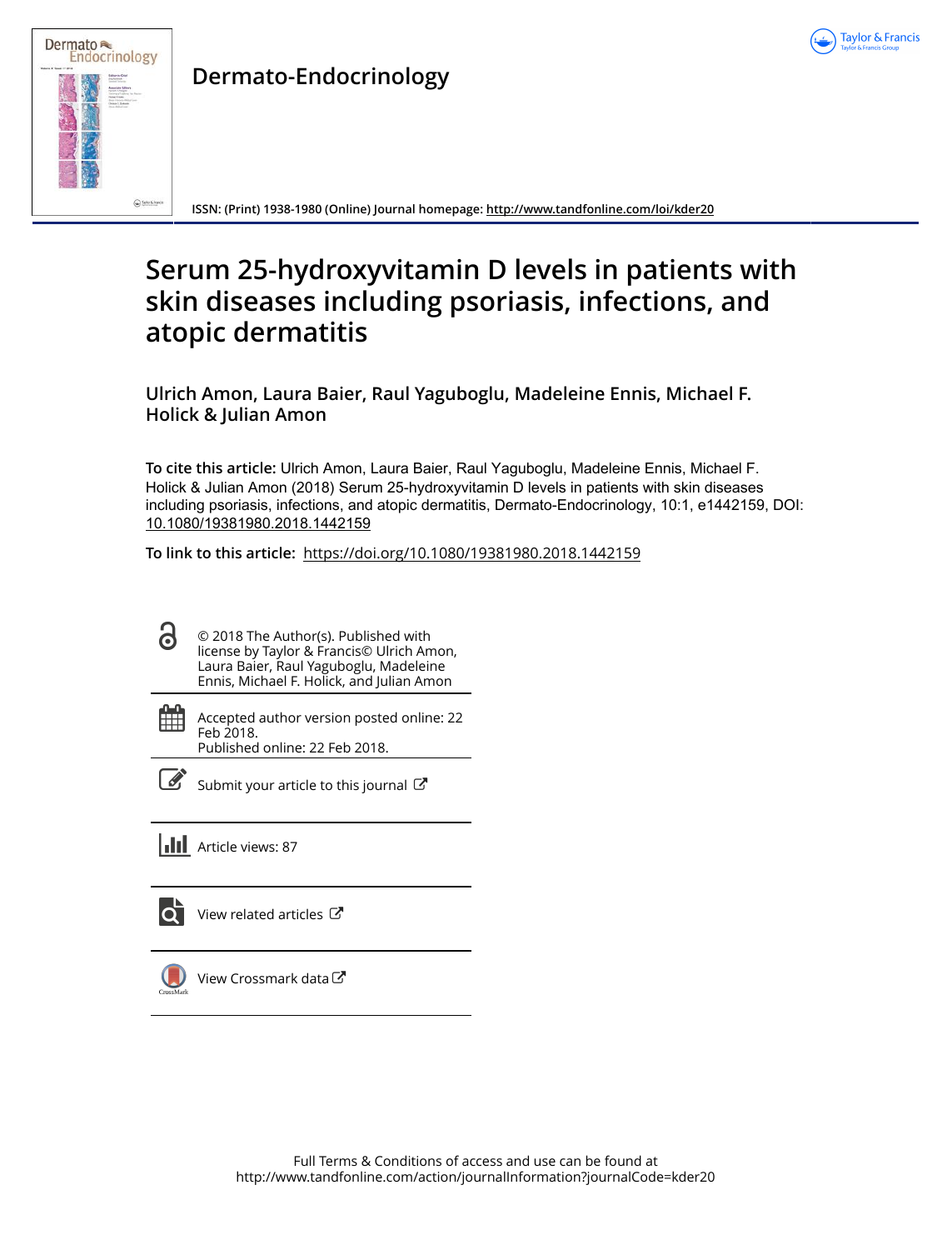#### RESEARCH PAPER/REPORT

**a** OPEN ACCESS Check for updates

# Serum 25-hydroxyvitamin D levels in patients with skin diseases including psoriasis, infections, and atopic dermatitis

Ulrich Amo[n](#page-10-0) ��<sup>[a](#page-1-0)</sup>, Laura Baier<sup>a</sup>, Raul Yaguboglu<sup>a</sup>, Madeleine Ennis<sup>b</sup>, Mi[c](#page-1-1)hael F. Holick ��<sup>c</sup>, and Julian Amon<sup>a</sup>

<span id="page-1-1"></span><span id="page-1-0"></span><sup>a</sup>International Centre for Skin Diseases DermAllegra, Am Markgrafenpark 6, Pommelsbrunn-Hohenstadt, Germany; <sup>b</sup>Centre for Experimental Medicine, Queens University of Belfast, University Road, Belfast, Northern Ireland, United Kingdom; <sup>c</sup>Endocrinology, Nutrition and Diabetes, Department of Medicine, Heliotherapy, Light, and Skin Research Center, Boston University Medical Center, 801 Massachusetts Ave, Boston, MA, USA

#### **ABSTRACT**

The pathogenetic role of vitamin D as well as its clinical correlation in inflammatory skin diseases is still uncertain. This study aimed to compare serum levels of 25(OH) vitamin D (calcidiol) in outpatients suffering from different skin diseases using the same laboratory method in one study. In routine serum samples of 1,532 patients from the previous 12 months we identified retrospectively 180 (mean age 49.4 years, 80 female, 100 male) and 205 (mean age 36.3 years, 116 female, 89 male) patients with psoriasis (PSO) and atopic dermatitis (AD), respectively. Clinical disease activity and quality of life was evaluated using Physicians Global Assessment Scores (PGA), Dermatology Life Quality Index (DLQI), and a Visual Analog Scale for pruritus in AD, respectively. The median 25(OH)D serum level of all patients (22.97 ng/mL, range 2.61-96.0,  $n = 1,461$ ) was significantly lower in comparison to healthy controls (41.6 ng/mL, range 16.9-77.57,  $p < 0.0001$ , n = 71). In PSO and AD we measured 21.05 ng/mL (44%  $<$  20 ng/mL) and 22.7 ng/mL (39%  $<$  20 ng/mL), respectively (p = 0.152). Among all subgroups, patients with severe acute or chronic infectious skin diseases had the lowest median 25(OH)D serum levels (17.11 ng/mL, n = 94, 66% < 20 ng/mL,  $p < 0.001$  vs. AD,  $p =$ 0,007 vs. PSO). For PSO and AD there was no significant correlation between 25(OH)D levels and PGA scores and DLQI values, respectively, or the extent of pruritus in AD. 25(OH)D serum levels in inflammatory skin diseases might correlate more with the type of disease and the degree of inflammation than with clinical activity itself.

#### Introduction

<span id="page-1-5"></span><span id="page-1-2"></span>Numerous recent publications have demonstrated that the biologically active form of vitamin D [1,25-dihydroxyvitamin D3;1,25(OH)2D3] can influence immune function as well as differentiation and growth of many cell types in addition to its well described central role in  $calcium/phosphate homeostasis.<sup>1</sup> There is increasing$  $calcium/phosphate homeostasis.<sup>1</sup> There is increasing$  $calcium/phosphate homeostasis.<sup>1</sup> There is increasing$ evidence that vitamin D modulates responses of the innate and adaptive immune system resulting in inhibition of inflammation and enhancement of defense mechanisms[.2](#page-10-2) Epidemiological studies have revealed an association between vitamin D status and numerous chronic diseases including cardiovascular diseases, diabetes mellitus, metabolic syndrome, certain malign tumours (e.g. breast, colon, prostate), diseases of the brain (multiple sclerosis, schizophrenia, depression),

infections (upper respiratory tract, tuberculosis), auto-immunity and allergy.<sup>[1](#page-10-1)</sup> However, its pathogenetic role as well as its clinical correlation in different skin diseases is still uncertain.<sup>3[,4](#page-10-4)</sup>

Recently it was reported that low serum levels of 25-hydroxyvitamin D [25(OH)D] were inversely correlated with the clinical activity of inflammatory skin diseases, such as atopic dermatitis, suggesting that a person's vitamin D status may have some modulatory function on inflammatory skin diseases.<sup>[3](#page-10-3)</sup> It is also known that 1,25(OH)2D3 and its active analogues are effective for the treatment of the autoimmune disease psoriasis. However, due to large variations in study design and clinical parameters to date the contradictory results do not yet allow a clear recommendation

#### ARTICLE HISTORY

Received 4 December 2017 Accepted 13 February 2018

#### **KEYWORDS**

vitamin D; skin diseases; atopic dermatitis; psoriasis; skin infections



<span id="page-1-4"></span><span id="page-1-3"></span>CONTACT Ulrich Amon, MD [dermallegra@aol.com](mailto:dermallegra@aol.com) Professor of Dermatology, International Centre for Skin Diseases DermAllegra, Am Markgrafenpark 6, 91224, Pommelsbrunn-Hohenstadt, Germany.

<sup>© 2018</sup> Ulrich Amon, Laura Baier, Raul Yaguboglu, Madeleine Ennis, Michael F. Holick, and Julian Amon. Published with license by Taylor & Francis

This is an Open Access article distributed under the terms of the Creative Commons Attribution-NonCommercial-NoDerivatives License ([http://creativecommons.org/licenses/by-nc-nd/](http://creativecommons.org/licenses/by-nc-nd/4.0/) [4.0/\)](http://creativecommons.org/licenses/by-nc-nd/4.0/), which permits non-commercial re-use, distribution, and reproduction in any medium, provided the original work is properly cited, and is not altered, transformed, or built upon in any way.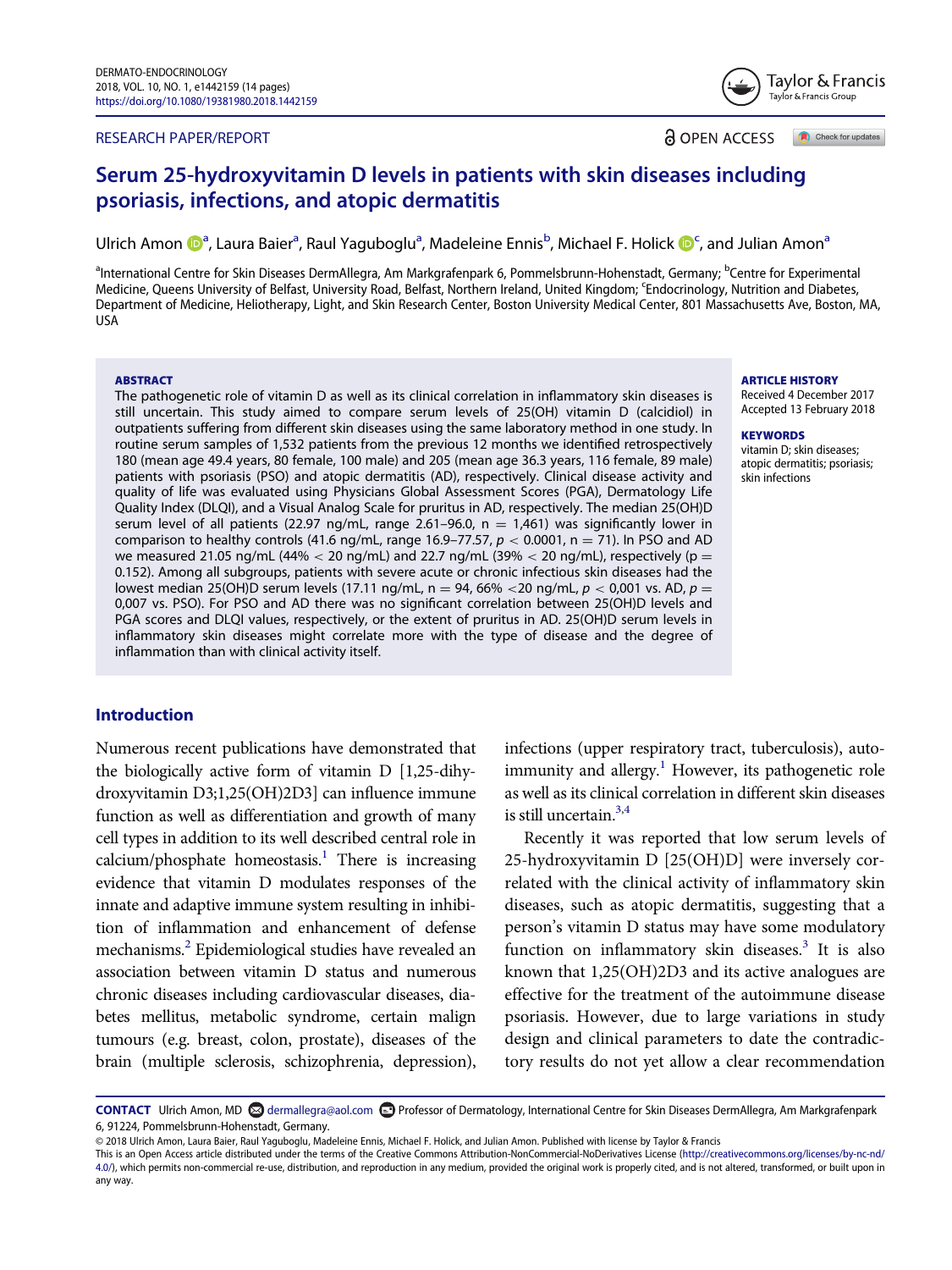of vitamin D supplementation for patients with chronic skin diseases.

Given the positive effects of UVB treatment in many chronic diseases which are not restricted to the skin and the positive effects for most inflammatory skin diseases following direct sun exposure during the summer at least a partial role for vitamin D for improvement of the degree of inflammation is widely accepted.<sup>[5](#page-10-5)</sup>

<span id="page-2-2"></span><span id="page-2-1"></span><span id="page-2-0"></span>There is also evidence that a vitamin D deficit has an impact on mortality regardless of the risk of bone fracture.<sup>[6](#page-10-6),[7](#page-11-0)</sup> Since patients with severe psoriasis may die prematurely due to a significant increased risk for cardiovascular disease,  $8.9$  $8.9$  a further evaluation of the role of vitamin D status might be of relevance for both prevention and treatment. Coimbra et al. had reported that giving very high doses of vitamin D3 to patients with psoriasis, who were on a low calcium diet, was effective in treating this autoimmune disorder.<sup>[10](#page-11-3)</sup>

<span id="page-2-3"></span>Against the background of the growing evidence on the complex role of vitamin D for extraskeletal regulatory functions with putative impact for dermatology, controlled studies focusing on the significance of vitamin D status and how they relate to skin diseases associated with inflammation or autoimmune activity. Here we report a retrospective analysis of routine serum samples comparing 25(OH)D levels of 1,532 patients with different skin diseases and allergic conditions at their first appointment without prior vitamin D supplementation.

### <span id="page-2-5"></span><span id="page-2-4"></span>Patients and methods

<span id="page-2-7"></span><span id="page-2-6"></span>This study aimed to compare serum levels of 25(OH) D [calcidiol] in outpatients suffering from different skin diseases and allergies. Where applicable clinical activity and quality of life parameters were measured and compared. All patients had given their informed consent to allow routine blood testing to analyse the cause of their disease. We analysed all samples from all patients who had a clinical indication for vitamin D measurement as a routine diagnostic procedure. We retrospectively examined the routine diagnostic data for a twelve months period (July 2015-June 2016). This included patients of either sex (age 3–87 y) on their first visit to the clinic for diagnosis of their skin disease. Patients who had used vitamin D supplementation within the previous 12 months were excluded from analysis. Samples were also excluded if biotincontaining drugs had been taken within the previous 12 months, due to a known biochemical interaction with the 25(OH)D antibody assays.

The following subgroups were differentiated:

- Subgroup a ( $n = 1,461$ , age range 3–87 years, mean age 43.5 years, 56.8 % female, 43.2% male) contained serum samples from patients with clear diagnoses of skin diseases or allergies (e.g. allergic rhinitis, allergic skin reactions due to drugs or insects stings). Among this group a further classification into specific diagnosis was performed.
- Subgroup **b** ( $n = 71$ , age range 8–83 years, mean age 49.2 years, 75.1 % female, 23.9% male) consisted of serum samples from patients without any inflammatory, infectious or allergic disease. These patients had neither any chronic illnesses nor drug intake. Since our centre offers a routine check-up for all age groups in terms of preventive medicine this subgroup can be defined as "healthy controls". As this was a retrospective study, the control group was not matched socioeconomically to the patient group. We have no structured documentation on lifestyle or outdoor habits of both groups.

Clinical evaluation for atopic dermatitis and psoriasis was performed using Physicians Global Assessment Scores (PGA score for atopic dermatitis:  $0 =$  clear, no inflammatory signs of atopic dermatitis,  $5 =$  erythro-derma,<sup>[11](#page-11-4)</sup> PGA score for psoriasis, ranging from  $0 =$ clear, no signs for psoriasis, post inflammatory hyperpigmentation may be present to  $4 =$  severe disease, bright to deep dark coloration, severe thickening with hard edges, severe scaling<sup>[12](#page-11-5)</sup>). Quality of life was evaluated using the Dermatology Life Quality  $Index<sup>13</sup>$  $Index<sup>13</sup>$  $Index<sup>13</sup>$ (DLQI). In atopic dermatitis intensity of pruritus was assessed by patients via a visual analogue scale (VAS  $0 =$  no pruritus,  $10 =$  extreme pruritus). PGA, DLQI, and VAS for pruritus have been implemented as routine parameter for all patients almost 10 years ago.

Blood samples for analysis were collected for routine laboratory tests and were immediately processed. Serum for 25(OH)D analysis was allowed to coagulate for 20 min, centrifuged  $(2,000 \text{ g}$  for 10 min), and frozen at  $-80^{\circ}$ C until further assessment.

We used the 25-hydroxycholecalciferol test (Cat. No. HYE-5334, DRG Instruments GmbH, Marburg, Germany). $^{14}$  $^{14}$  $^{14}$ 

In brief, this is a competitive solid phase enzymelinked immunosorbent assay (ELISA) on the HYBRID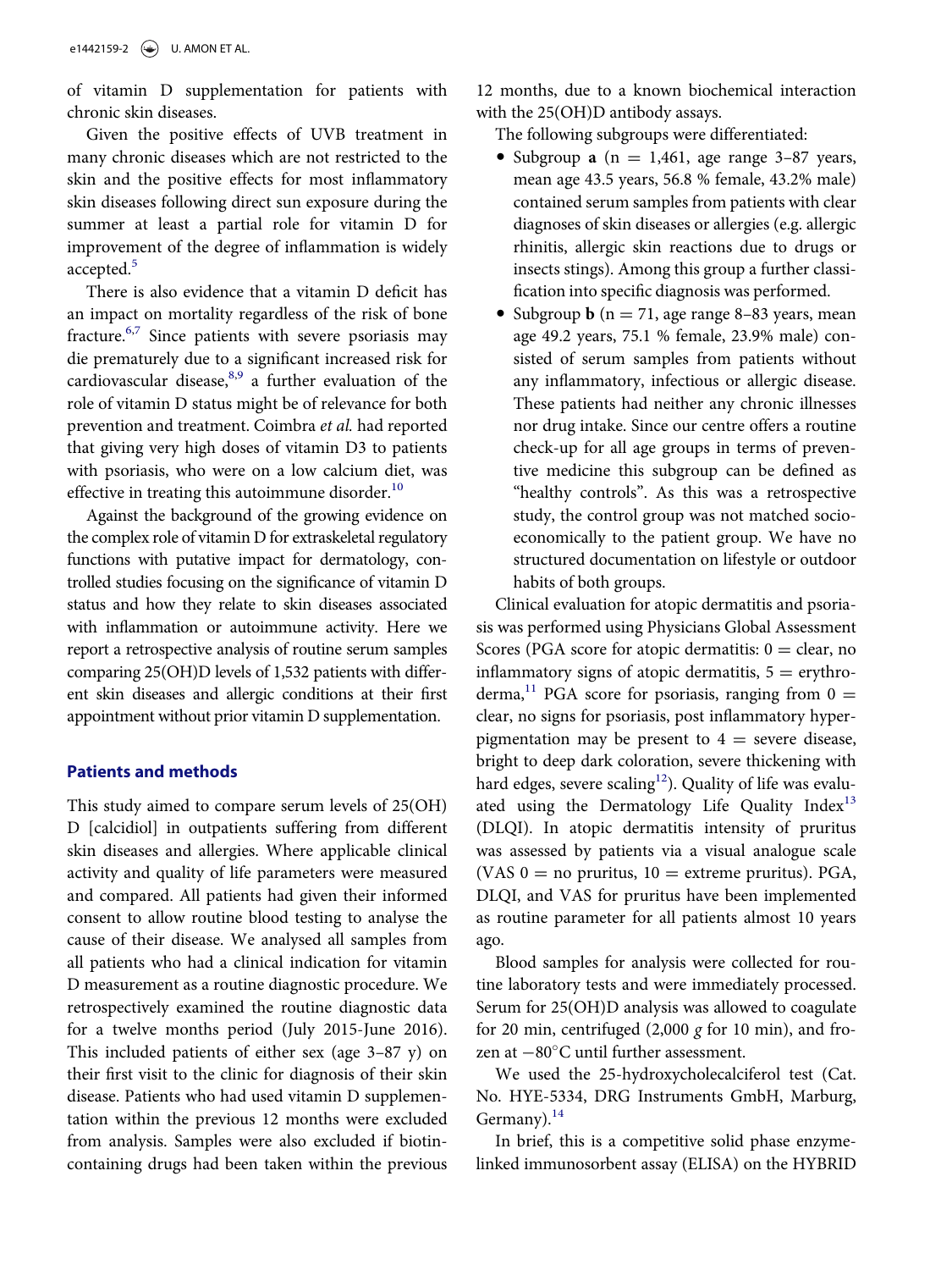XL analyser (DRG Instruments GmbH, Marburg, Germany). The assay is based on competition of the endogenous form of 25(OH)D with the 25(OH) Dbiotin conjugate for binding to the well-coated vitamin D binding protein. This assay detected 25(OH) D3 with a specificity of 99%. Sensitivity was evaluated according to guideline of Clinical & Laboratory Standards Institute, Wayne, PA, USA: the limit of blank is 2.3 ng/mL, the limit of detection is 4.6 ng/mL, the limit of quantification is 7.3 ng/mL. The range of assay is between 4.6 ng/mL and 130 ng/mL.

Statistical analyses were performed using multiple linear regression analysis according to Spearman (excel 2013, stata 13). Differences between groups were analysed using the Kruskal-Wallis nonparametric ANOVA with Dunn's post-hoc test.

#### **Results**

<span id="page-3-0"></span>We performed a retrospective analysis of routine serum samples of 1,532 patients (age range 3–87 years, mean age 43.8 years, 58% female, 42% male) at their first appointment in our centre. The overall median

25(OH)D level of all samples was 23.52 ng/mL (range  $2.63 - 96.0$ ).

The median 25(OH)D value of **subgroup a**  $(n =$ 1,461) was 22.97 ng/mL (range 2.61 –96.0). The median 25(OH)D value of **subgroup b**  $(n = 71)$  was 41.6 ng/mL (range 16.9–77.57)  $p < 0.0001$  vs. subgroup a).

[Figure 1a](#page-3-0) shows a median of 25(OH)D levels below 30 ng/mL for all age ranges of patients vs. healthy controls ([Fig. 1b](#page-3-0)). Although it might have been expected that vitamin D deficiency was more common among the older population no trend was seen in the patients between 60 and 90 years  $(n = 317)$ . In babies, infants and adolescents with significant skin diseases and/or allergies median values were below 30 ng/mL.

In [Table 1](#page-4-0) the distribution of the different diagnostic clusters of subgroup a with the corresponding mean values of 25(OH)D level is listed. Inflammatory skin diseases (such as atopic dermatitis, psoriasis, non-atopic eczemas, hand eczema), vitiligo as an autoimmune disease, diffuse alopecia, infections, acne and rosacea dominate the size of the subpopulations due to the specialization of our centre. Among chronic inflammatory skin diseases patients suffering from



Figure 1. Scatter Plot of Serum 25(OH)D Levels Relative to Patient Age of Study Population ([Fig. 1a](#page-3-0)) and Healthy Subgroup ([Fig. 1b\)](#page-3-0). Data are shown as box and whisker plots, whereby the box extends from the 25th percentile to the 75th percentile, with a horizontal line at the median (50th percentile) and the whiskers extend down to the smallest value and up to the largest.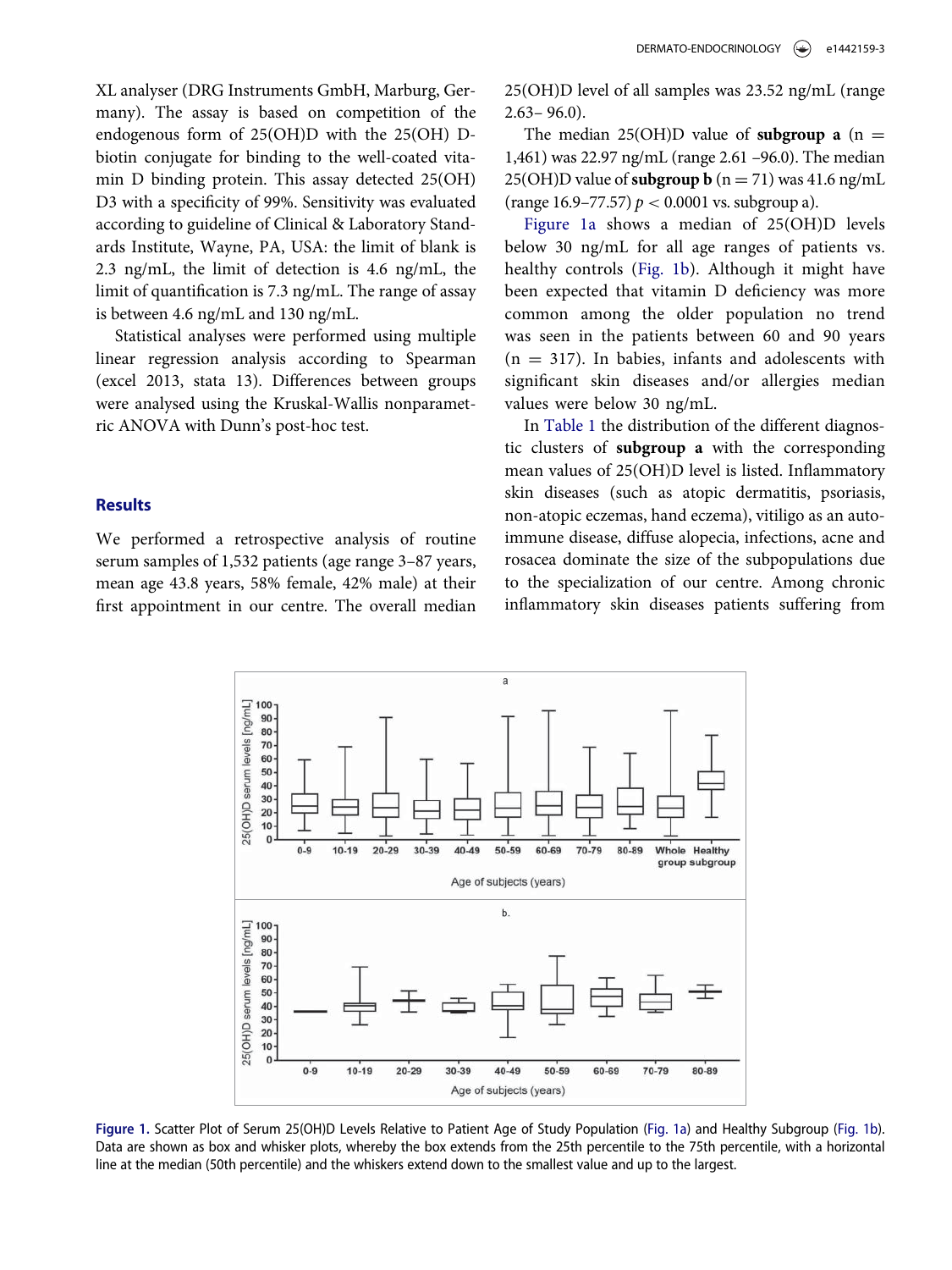<span id="page-4-0"></span>

|  |  | Table 1. Distribution of diagnoses sorted by the size of the subpopulation in descending order. |  |
|--|--|-------------------------------------------------------------------------------------------------|--|
|  |  |                                                                                                 |  |

| <b>Diseases</b>                                                                | n              | M            | F              | Mean 25(OH)D level [ng/mL] | <b>Standard Deviation</b> | 25(OH)D level $% \leq 20$ ng/mL | Mean age (y) |
|--------------------------------------------------------------------------------|----------------|--------------|----------------|----------------------------|---------------------------|---------------------------------|--------------|
| Atopic dermatitis                                                              | 205            | 89           | 116            | 24.2                       | 11.5                      | 39.0%                           | 36.3         |
| Psoriasis vulgaris                                                             | 180            | 100          | 80             | 22.6                       | 10.7                      | 43.9%                           | 49.4         |
| Non-atopic eczema                                                              | 133            | 67           | 66             | 25.0                       | 12.7                      | 38.3%                           | 47.2         |
| Vitiligo                                                                       | 113            | 57           | 56             | 24.5                       | 10.9                      | 41.2%                           | 38.2         |
| Male pattern baldness                                                          | 111            | 22           | 89             | 32.1                       | 16.9                      | 20.7%                           | 46.6         |
| Severe acute and/or chronic<br>infectious diseases of the<br>skin <sup>1</sup> | 94             | 48           | 46             | 19.2                       | 9.5                       | 66.0%                           | 44.3         |
| Acne vulgaris                                                                  | 86             | 31           | 55             | 27.4                       | 14.5                      | 27.9%                           | 21.2         |
| Others <sup>2</sup>                                                            | 80             | 33           | 47             | 27.1                       | 9.9                       | 26.3%                           | 48.2         |
| Rosacea subtype II<br>(papulopustular rosacea)                                 | 70             | 24           | 46             | 25.6                       | 12.3                      | 30.0%                           | 53.7         |
| Allergic rhinitis                                                              | 69             | 33           | 36             | 27.0                       | 12.6                      | 36.2%                           | 35.7         |
| Hand eczema                                                                    | 68             | 24           | 44             | 25.3                       | 12.7                      | 38.2%                           | 44.9         |
| Chronic urticarial                                                             | 42             | 19           | 23             | 25.4                       | 13.0                      | 33.3%                           | 44.8         |
| Malign tumour of the skin                                                      | 28             | 17           | 11             | 21.4                       | 12.1                      | 55.2%                           | 70.2         |
| Acne tarda                                                                     | 23             | 3            | 20             | 26.8                       | 14.7                      | 39.1%                           | 40.1         |
| Pruritus                                                                       | 23             | 14           | 9              | 23.5                       | 12.2                      | 52.2%                           | 65.7         |
| Perioral dermatitis                                                            | 22             | $\mathbf{0}$ | 22             | 26.6                       | 17.5                      | 45.5%                           | 46.5         |
| Food allergy                                                                   | 19             | 6            | 13             | 20.8                       | 9.8                       | 52.6%                           | 38.2         |
| Rosacea subtype I<br>(erythematotelangiectatic<br>rosacea)                     | 18             | 6            | 12             | 32.5                       | 13.9                      | 5.6%                            | 49.3         |
| Severe allergic reaction                                                       | 16             | 8            | 8              | 18.4                       | 8.9                       | 62.5%                           | 50.9         |
| Alopecia areata                                                                | 15             | 6            | 9              | 21.3                       | 12.1                      | 46.7%                           | 38.8         |
| Acne conglobata                                                                | 11             | 5            | 6              | 21.0                       | 5.3                       | 36.4%                           | 20.1         |
| Prurigo                                                                        | 11             | 7            | 4              | 21.6                       | 9.3                       | 54.5%                           | 57.5         |
| Lichen planus                                                                  | 10             | 5            | 5              | 31.2                       | 24.1                      | 40.0%                           | 63.1         |
| Allergic Asthma                                                                | 6              | 3            | 3              | 17.4                       | 12.2                      | 50.0%                           | 45.2         |
| Burn out syndrome                                                              | 5              | 5            | 0              | 19.0                       | 9.4                       | 40.0%                           | 43.2         |
| Rosacea conglobata                                                             | $\overline{2}$ | $\mathbf{0}$ | $\overline{2}$ | 14.0                       | 1.7                       | 100.0%                          | 36.5         |
| Subgroup a (total)                                                             | 1,461          | 632          | 829            | 24.9                       | 12.7                      | 38.9%                           | 43.5         |
| Healthy subgroup b                                                             | 71             | 17           | 54             | 44.1                       | 10.7                      | 1.4%                            | 49.2         |

<span id="page-4-2"></span>bevere acute skin infections mean for example zoster. acute abscess. severe impetigo and chronic recurrent skin infections mean for example chronic abscesses. severe chronic folliculitis. severe recalcitrant pityriasis versicolor. etc.

<span id="page-4-3"></span>2 subgroup of inflammatory skin diseases (e.g. granuloma anulare. lupus erythematosis) with smaller numbers of patients.

<span id="page-4-1"></span>psoriasis tended to have lower serum 25(OH)D levels in comparison with atopic dermatitis patients but this did not achieve statistical significance ( $p = 0.08$ , [Fig. 2\)](#page-4-1).

All subgroups from the most frequent single diagnoses of the study had significantly different serum 25 (OH)D levels when compared to the healthy controls  $(p < 0.001$  [Table 2](#page-5-0); for statistical reasons the mixed



Figure 2. Median Serum 25(OH)D Levels (ng/mL  $\pm$  SD) in Atopic Dermatitis and Psoriasis in Comparison with the Whole Study Population and Healthy Controls at their First Appointment in our Centre. Data are shown as box and whisker plots, whereby the box extends from the 25th percentile to the 75th percentile, with a horizontal line at the median (50th percentile) and the whiskers extend down to the smallest value and up to the largest. Note: As the data are not normally distributed, we performed the non-parametric Kruskal-Wallis test in combination with Dunn's post-hoc test to compare the respective diagnostic groups.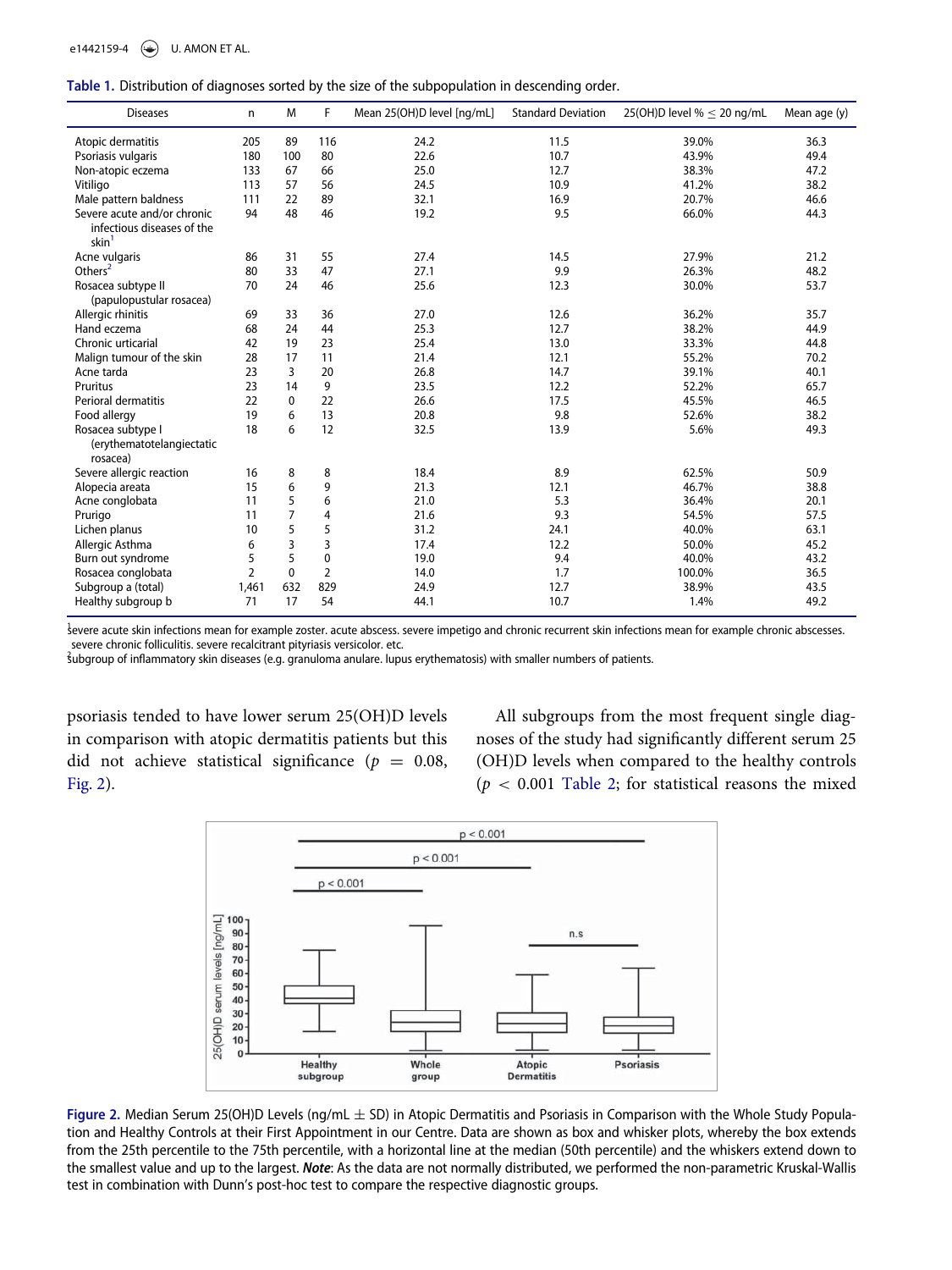<span id="page-5-0"></span>Table 2. Comparative significance calculation of the most frequent diagnoses also in comparison to the healthy subgroup regarding the mean values of 25(OH)D in the serum. Differences between groups were analyzed using the Kruskal-Wallis nonparametric ANOVA with Dunn's post-hoc test. Diagnoses are listed according to the size of the corresponding subgroup.

| <b>DUNN'S POST-</b><br><b>HOC TEST</b> | AD      | Psoriasis<br>vulgaris | eczema  |         | Non-atopic Vitiligo Male pattern<br>baldness | <b>Infectious</b><br>diseases | Acne<br>vulgaris | Rosacea<br>subtype II | Allergic<br>rhinitis | Hand<br>eczema | Chronic<br>urticaria | Healthy<br>subgroup |
|----------------------------------------|---------|-----------------------|---------|---------|----------------------------------------------|-------------------------------|------------------|-----------------------|----------------------|----------------|----------------------|---------------------|
| AD                                     |         | 0.080                 | 0.301   | 0.432   | < 0.001                                      | < 0.001                       | 0.059            | 0.225                 | 0.081                | 0.371          | 0.419                | < 0.001             |
| <b>Psoriasis</b><br>vulgaris           | 0.080   |                       | 0.039   | 0.086   | < 0.001                                      | 0.007                         | 0.004            | 0.039                 | 0.009                | 0.091          | 0.149                | < 0.001             |
| Non-atopic<br>eczema                   | 0.301   | 0.039                 |         | 0.383   | < 0.001                                      | < 0.001                       | 0.152            | 0.376                 | 0.179                | 0.468          | 0.448                | < 0.001             |
| Vitiligo                               | 0.432   | 0.086                 | 0.383   |         | < 0.001                                      | < 0.001                       | 0.104            | 0.289                 | 0.127                | 0.433          | 0.467                | < 0.001             |
| Male pattern<br>baldness               | < 0.001 | < 0.001               | < 0.001 | < 0.001 |                                              | < 0.001                       | 0.021            | 0.005                 | 0.025                | 0.002          | 0.006                | < 0.001             |
| Infectious<br>diseases                 | < 0.001 | 0.007                 | < 0.001 | < 0.001 | < 0.001                                      |                               | < 0.001          | < 0.001               | < 0.001              | < 0.001        | 0.004                | < 0.001             |
| Acne vulgaris                          | 0.059   | 0.004                 | 0.152   | 0.104   | 0.021                                        | < 0.001                       |                  | 0.276                 | 0.485                | 0.171          | 0.189                | < 0.001             |
| Rosacea<br>subtype II                  | 0.225   | 0.039                 | 0.376   | 0.289   | 0.005                                        | < 0.001                       | 0.276            |                       | 0.299                | 0.365          | 0.360                | < 0.001             |
| Allergic rhinitis                      | 0.081   | 0.009                 | 0.179   | 0.127   | 0.025                                        | < 0.001                       | 0.485            | 0.299                 |                      | 0.193          | 0.208                | < 0.001             |
| Hand eczema                            | 0.371   | 0.091                 | 0.468   | 0.433   | 0.002                                        | < 0.001                       | 0.171            | 0.365                 | 0.193                |                | 0.477                | < 0.001             |
| Chronic<br>urticaria                   | 0.419   | 0.149                 | 0.448   | 0.467   | 0.006                                        | 0.004                         | 0.189            | 0.360                 | 0.208                | 0.477          |                      | < 0.001             |
| Healthy<br>subgroup                    | < 0.001 | < 0.001               | < 0.001 | < 0.001 | < 0.001                                      | < 0.001                       | < 0.001          | < 0.001               | < 0.001              | < 0.001        | < 0.001              |                     |

subgroup of "other" diseases was excluded in this table). Patients with infectious diseases (severe acute {e.g. zoster, acute abscess, severe impetigo} or chronic recurrent skin infections {e.g. chronic abscesses, severe chronic folliculitis, severe recalcitrant pityriasis versicolor}) also had significantly different 25(OH)D levels compared to all other groups. The percentage of patients with 25(OH)D levels below 20 ng/mL was very high (66%, [Table 1](#page-4-0)) in the group with skin infections. There were no other significant differences between the groups for patients with atopic dermatitis, vitiligo, hand eczema or chronic urticaria. Patients with psoriasis vulgaris had significantly different 25 (OH)D levels from those with non-atopic eczema, acne vulgaris, rosacea subtype II and allergic rhinitis. Although patients suffering from severe allergic reactions (following insect bite or severe drug reactions) had a high percentage of samples (62.5%) with 25 (OH)D levels <20 ng/mL, the smaller sample size may account for the lack of significant differences to other groups. Patients with male pattern baldness  $(n = 111)$ , however, had significantly higher 25(OH) D levels (32.1  $\pm$  16.9 ng/mL) than all other patient groups with more than 40 patients per group ([Tables 1](#page-4-0) and [2](#page-5-0)).

<span id="page-5-2"></span><span id="page-5-1"></span>Measuring quality of life in dermatological conditions has become an important tool in the evaluation of therapeutic strategies for more than the last two decades, whereby the questionnaire of the DLQI can be considered as well established in all chronic inflam-matory skin diseases.<sup>[13](#page-11-6)</sup>

Quality of life impairment was significantly higher in patients suffering from atopic dermatitis than in psoriatic patients (mean DLQI 10.3  $\pm$  0.7 vs. 8.3  $\pm$  0.6,  $p = 0.0032$ ). We found no correlation between quality of life, as measured by the DLQI, and 25(OH)D levels for patients with atopic dermatitis and psoriasis ([Table 3\)](#page-5-1), respectively. Similarly, no correlation was observed when data from the other patient groups were analysed ( $r = 0.022$ ,  $p = 0.752$ ,  $n = 196$ , data not shown).

The Physician's Global Assessment Score (PGA) for psoriasis (grade 0 to 4) and for atopic dermatitis (grade 0–5) were used in the present study for the evaluation of the severity of inflammatory skin diseases. Both tools are routinely employed in patient

Table 3. Correlations of diagnosis-specific severance indicators with 25(OH) vitamin D serum level.

|                                | Correlation with Vitamin D<br>serum levels <sup>1</sup> | p-value | n   |
|--------------------------------|---------------------------------------------------------|---------|-----|
| <b>DLOI Value</b>              |                                                         |         |     |
| <b>DLQI</b> Atopic dermatitis  | 0.107                                                   | 0.27    | 106 |
| <b>DLQI Psoriasis vulgaris</b> | 0.077                                                   | 0.43    | 109 |
| <b>VAS Pruritus</b>            |                                                         |         |     |
| <b>VAS Atopic dermatitis</b>   | $-0.065$                                                | 0.42    | 155 |
| PGA                            |                                                         |         |     |
| PGA Psoriasis vulgaris         | 0.035                                                   | 0.70    | 118 |
| PGA Atopic dermatitis          | $-0.089$                                                | 0.27    | 155 |
|                                |                                                         |         |     |

<sup>1</sup> Note: Correlations are calculated as Spearman's Rho.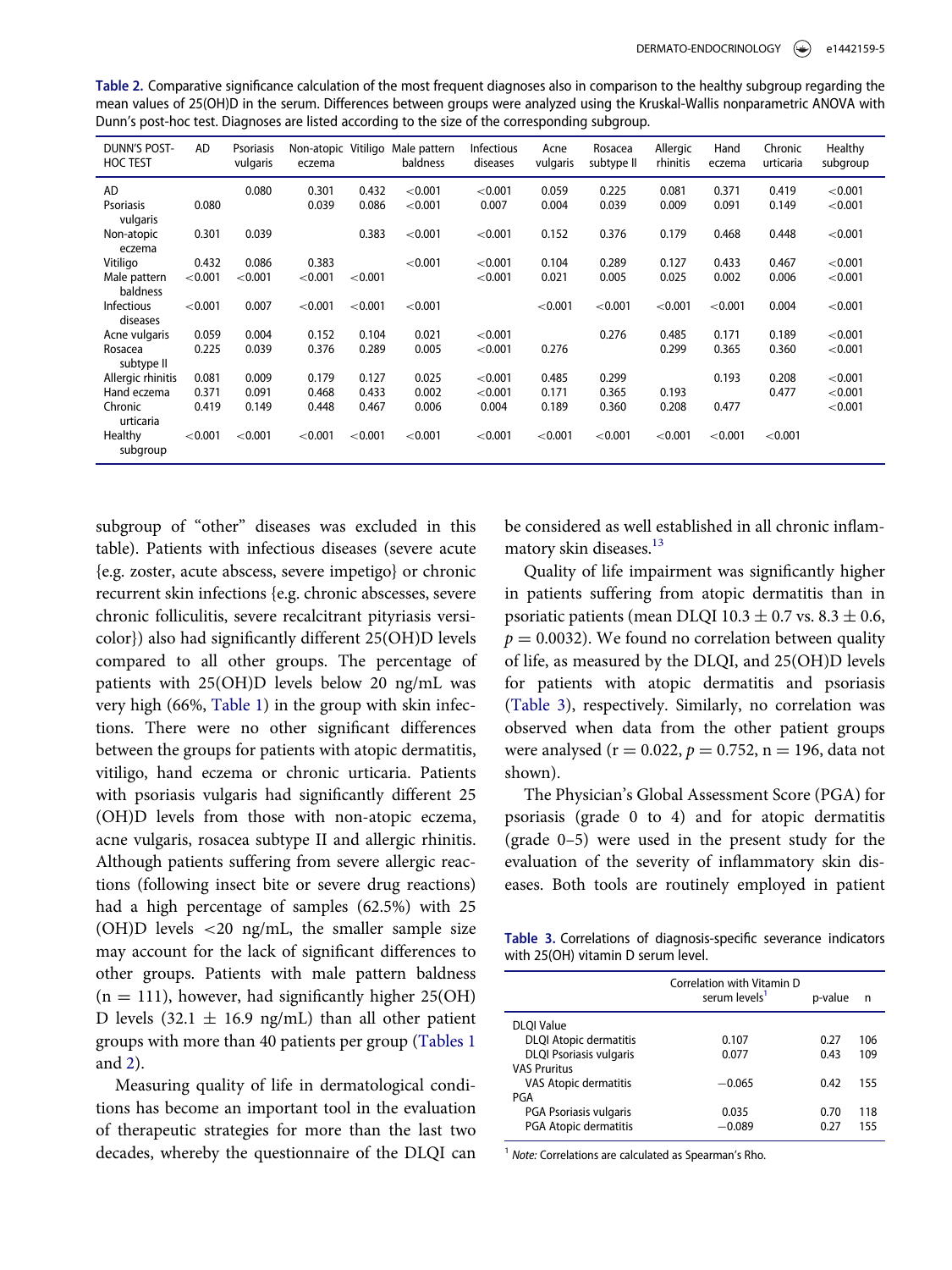assessment in our centre. For both diseases no significant (inverse) correlations were observed ([Table 3\)](#page-5-1).

<span id="page-6-4"></span>Manifestation of pruritus in atopic dermatitis can be assessed individually marking a visual analogue scale. Patients in our centre are asked to fill the VAS at the beginning of the consultation. We did not find a significant correlation between the individual serum 25(OH)D values and the extent of pruritus ( $p = 0.42$ , [Table 3\)](#page-5-1).

#### **Discussion**

<span id="page-6-1"></span>The importance of vitamin D as the "sunshine hor-mone" for skeletal health is well documented.<sup>[1](#page-10-1)[,15](#page-11-8)</sup> For more than a decade vitamin D has been recognized for reducing risk for non-communicable diseases including cardiovascular diseases, diabetes mellitus, multiple sclerosis, depression, dementia, cancer, autoimmune diseases, allergies, asthma as well as chronic infections, including skin infections.[15-17](#page-11-8) Whether the discussed pleiotropic non-skeletal functions of vitamin D are an association or represent a cause-effect-relationship remains unclear. Recent evidence, using Mendelian randomization studies focusing on genetic variants of vitamin D metabolism in order to reduce confounders, has confirmed an increased risk at least for multiple sclerosis in patients with vitamin D deficiency.<sup>[18](#page-11-9)</sup>

<span id="page-6-2"></span>The vitamin D receptor (VDR) is expressed in a variety of tissues and immune cells including activated T and B lymphocytes, neutrophils, macrophages and dendritic cells and regulates more than 2000 different genes.[1](#page-10-1),[19,](#page-11-10)[20](#page-11-11) Through VDR the hormone strengthens defense mechanisms against various pathogens and inhibits inflammatory activity of the innate and acquired immune system.<sup>[2](#page-10-2)[,19](#page-11-10)</sup>

<span id="page-6-5"></span><span id="page-6-3"></span>By increasing the expression of antimicrobial peptides (e.g., cathelicidin and  $\beta$ -defensins) and positive effects on skin barrier function, vitamin D stabilizes the immunologic integrity of skin functions. $^{21}$  $^{21}$  $^{21}$  Numerous further vitamin D mediated effects on immune and inflammatory responses (e.g. inhibition of Tolllike receptor production of monocytes, enhancement of anti-inflammatory release of IL-10 by mast cells, reduction of the activity of dendritic cells by lipopolysaccharides, inhibition of the release of proinflammatory cytokines from Th1 cells, inhibition of B cell function with reduced release of  $IgE)^{20,22}$  $IgE)^{20,22}$  $IgE)^{20,22}$  $IgE)^{20,22}$  suggest at least partial involvement of vitamin D in acute or chronic inflammatory or allergic conditions of the skin.

To our knowledge our observations provide the first comparison of serum 25(OH)D levels in a broad spectrum of different skin diseases and allergic conditions using the same laboratory method in one study.

Typical examples of frequent chronic inflammatory diseases in our Centre are psoriasis and atopic dermatitis. Vitamin D is involved in many pathogenetic sub-steps of inflammatory processes of both diseases.<sup>[3](#page-10-3)</sup> With the knowledge of putative anti-inflammatory/ immune-protective effects of vitamin D we expected to measure low or at least lowered levels in chronic inflammation of the skin when compared to healthy persons. The vast majority of the samples tested here over a period of one year had low to very low serum 25(OH)D levels. This reflects our clinical experience during the last five years since the determination of the serum 25(OH)D levels was taken into our routine diagnostic protocol.

The problem of all studies dealing with vitamin D status and its relationship with acute and chronic illnesses are inconsistent standards and recommendations from academic societies and experts about definitions of "insufficiency", "deficiency", "optimal range" and/or on the amount of vitamin D substitution ([Table 4](#page-6-0)). Serum measurements of 25(OH)D were employed to investigate vitamin D status; this is the standard test. However, it must be appreciated that there are alternate pathways for vitamin D activation. Using a variety of analytical methods employing mass spectrometry, a number of other vitamin D

<span id="page-6-8"></span><span id="page-6-7"></span><span id="page-6-6"></span>

|  | Table 4. Variation of definitions of vitamin D status. |  |
|--|--------------------------------------------------------|--|
|  |                                                        |  |

<span id="page-6-0"></span>

| Table 4. Variation of definitions of vitamin D status.<br>Vitamin D Council Definition <sup>67</sup> | Endocrine Society Definition <sup>26,68</sup> | Institute of Medicine Definition <sup>69</sup> | "Central Europe" <sup>70</sup> |
|------------------------------------------------------------------------------------------------------|-----------------------------------------------|------------------------------------------------|--------------------------------|
| Deficient:<br>$0-40$ ng/mL                                                                           | Deficiency $<$ 20 ng/mL                       | Risk/deficiency $\leq$ 12 ng/mL                | Deficient: $<$ 20 ng/mL        |
| Sufficient: 40-80 ng/mL                                                                              | $Insufficiency =$<br>20-29 ng/mL              | Risk/insufficiency $= 12 - 20$ ng/mL           | Suboptimal: 20-30 ng/mL        |
| High normal: 80-100 ng/mL                                                                            | Preferred range $=$ 40-60 ng/mL               | Sufficient = $20$ ng/mL                        | Optimal: 30-50 ng/mL           |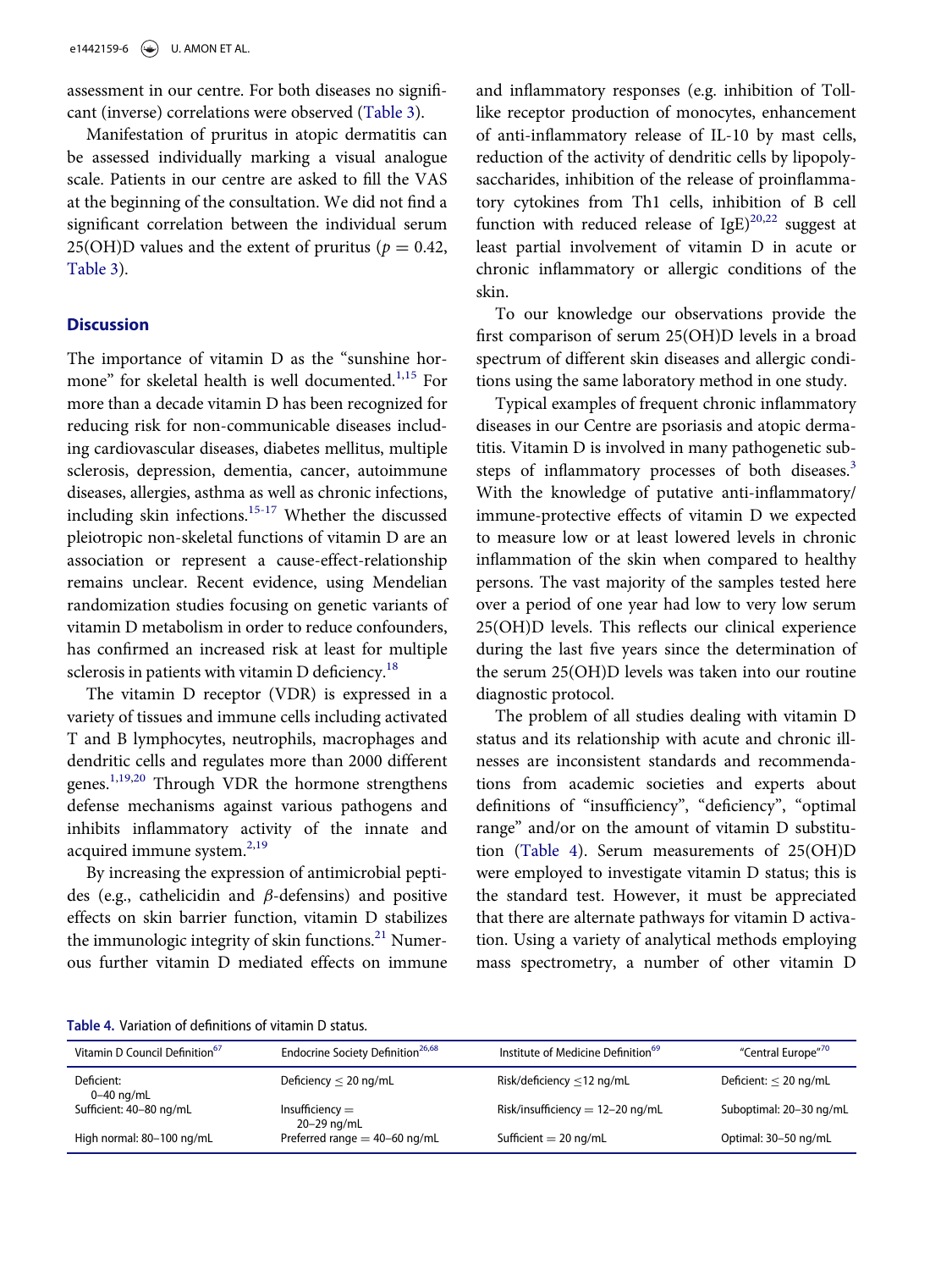<span id="page-7-2"></span><span id="page-7-1"></span>metabolites have been reported in human serum.<sup>[23](#page-11-15)</sup> These methods are not available in the routine clinical setting. However, for many years we have clinically been following the recommendation of 25(OH)D ranging between 40 and 60 ng/mL being considered to be "optimal" (preferred range) for healthy people.<sup>[1,](#page-10-1)[24-](#page-11-16)</sup> <sup>[26](#page-11-16)</sup> For inflammatory skin diseases we also have almost no knowledge about the variations of vitamin D metabolism and recognition, such as VDR polymorphisms, vitamin D binding protein polymorphisms, extrarenal 1 alpha hydroxylase activity, micro RNAs  $etc.<sup>27</sup>$  $etc.<sup>27</sup>$  $etc.<sup>27</sup>$ 

#### <span id="page-7-9"></span><span id="page-7-3"></span>Psoriasis and infections

<span id="page-7-11"></span><span id="page-7-10"></span><span id="page-7-4"></span>Topical vitamin D analogues have been used in the treatment of psoriasis for a long time. These analogs have been shown to have not only potent inhibitory effects on hyperproliferative keratinocytes but they also are effective in inducing the terminal differentiation.[28](#page-11-18) The anti-inflammatory effect of 1,25(OH)2D3 and its analogs is based on the reduction of (pro) inflammatory cytokines from Th1 and Th17 cells, which are increased in the psoriasis plaques. $3$  However, clinically, it has been known for years that a pronounced inflammatory psoriasis cannot be treated adequately with this group of drugs, which might be explained by certain VDR polymorphisms and alterations in psoriatic cells to respond to  $1,25(OH)2D3<sup>29</sup>$  $1,25(OH)2D3<sup>29</sup>$  $1,25(OH)2D3<sup>29</sup>$ .

<span id="page-7-13"></span><span id="page-7-12"></span><span id="page-7-5"></span>Among all the chronic inflammatory skin diseases examined here, the 25(OH)D serum level was lowest with a median of 21.05 ng/mL in patients with plaque psoriasis (psoriasis vulgaris), only in patients with severe acute or chronic recurrent skin infections on the skin did we find significantly lower levels. The median serum value in psoriasis was highly significantly lower in comparison to healthy patients who came to our Centre for a micronutrient check without inflammatory skin diseases, any systemic diseases or drug intake ( $p$  <0.0001). 45.1% of patients with psoriasis had a serum 25(OH)D level below 20 ng/mL. Gisondi et al. demonstrated a prevalence of 25(OH)D levels below 20 ng/mL in 145 psoriatic patients of  $57.8\%$ .<sup>30</sup> One likely explanation is that psoriatic patients are less likely to expose skin surfaces that have psoriatic lesions to the sun when in a public setting.

<span id="page-7-14"></span><span id="page-7-8"></span><span id="page-7-7"></span><span id="page-7-6"></span><span id="page-7-0"></span>In contrast to Kamangar et al., we could not demonstrate a significant (inverse) clinical correlation with respect to clinical activity (PGA, DLQI).<sup>[31](#page-12-1)</sup> This may be due to the heterogeneous incidence of inflammatory comorbidities with possible interactions with vitamin D (e.g., psoriasis arthritis, arteriosclerosis, diabetes mellitus, obesity, non-alcoholic steatohepatitis, inflammatory bowel diseases, depression) in psoriasis patients.<sup>[32](#page-12-2)</sup>

Orgaz-Molina and coworkers also demonstrated significantly lower serum 25(OH)D levels in psoriatic patients than in control subjects even after adjusting for confounding factors in a multivariate analysis (odds ratio 2.89, 95% confidence interval 1.02–7.64,  $p < 0.03$  for vitamin D insufficiency).<sup>33</sup> In their study low 25(OH)D levels were also negatively associated with CRP and BMI which were not examined in this study. $33$ 

Supportive for an important role of vitamin D in psoriasis might be the recent information, that patients with psoriasis have a significantly elevated risk for fractures (OR for vertebral fractures 2.23). $34$ The increasing incidence and prevalence rates of psoriasis with increasing degree of geographic latitude might also indicate a certain role for vitamin D in the pathogenesis of psoriasis.<sup>[35](#page-12-5)</sup>

The suspected autoimmune pathogenesis of psoriasis has recently been proven. $36$  Since vitamin D has been suggested to play a central role in regulation of autoimmunity, the significance of 25(OH)D serum levels, the extrarenal production of 1,25(OH)2D resulting in its transcriptional regulation of immune cells, including Th1, Th17, Th2, regulatory T, and natural killer T cells as well as VDR polymorphisms in these diseases has also to be taken into account for psoriatic patients.[37](#page-12-7)

Since the 1930s successful oral substitution of vitamin D in psoriasis patients has been demonstrated in different studies. $3$  The question arises, however, whether an oral supplementation of vitamin D achieving an "optimal" 25(OH)D serum level of 40–60 ng/ mL<sup>[38](#page-12-8)</sup> might be beneficial in psoriasis especially with today's knowledge of increased cardiovascular risk $8,32$  $8,32$ and numerous inflammatory comorbidities in psoriasis patients<sup>32</sup> for which – independent of psoriasis – a modulating role of vitamin D has also been discussed in publications of recent years.<sup>[16](#page-11-20)</sup> Therefore re-evaluation of therapeutically supportive vitamin D supplementation is urgently needed.

Perez and co-workers observed an improvement of 88% after oral 1,25(OH)2D3 treatment in 85 patients with psoriasis, with approximately 27% of patients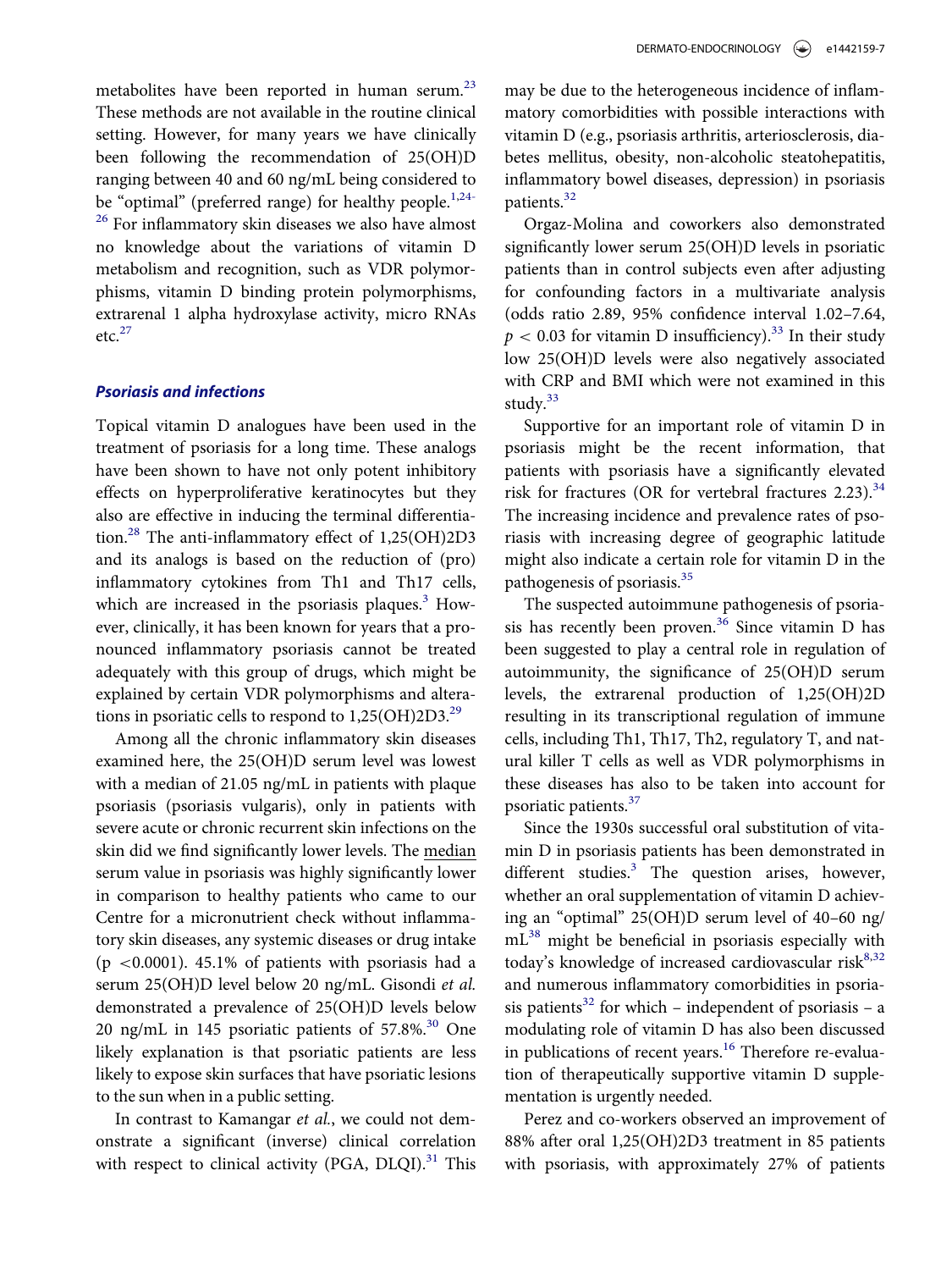<span id="page-8-7"></span><span id="page-8-0"></span>healing completely, 36% having a moderate and 25% showing a slight improvement without causing hypercalcemia.[39](#page-12-9) High oral doses of vitamin D3 (35,000 IU once daily) for six months in association with a lowcalcium diet led to a significant improvement of Psoriasis Area and Severity Index (PASI) score in nine patients with psoriasis without significant side effects.<sup>[10](#page-11-3)</sup> Also earlier work has demonstrated drastic improvement following oral administration of vitamin D in severe cases.<sup>[40,](#page-12-10)[41](#page-12-11)</sup> Successful treatment of psoriasis with narrow band UVB at 311 nm in a recent study was attributed to an increased cutaneous synthesis of vitamin  $D<sup>42</sup>$ 

<span id="page-8-8"></span><span id="page-8-2"></span><span id="page-8-1"></span>However, there is currently no new available data on oral vitamin D supplementation in psoriasis. Prospective randomized controlled clinical trials should be performed with respect to these comorbidities of psoriatic patients to evaluate potential additive or synergistic effects as a viable treatment option. $31,43$  $31,43$ 

<span id="page-8-3"></span>A further interesting aspect concerns unwanted side effects of systemic treatment in psoriasis. Particularly with the use of immunomodulatory and immunosuppressive substances, such as  $TNF\alpha$  blockers, there is a higher prevalence for infections, in particular to trigger tuberculosis.<sup>[44](#page-12-14)</sup> Nasopharyngitis is also frequently described in newer classes of substances, such as IL-17A blockers.[45](#page-12-15)

<span id="page-8-12"></span><span id="page-8-11"></span><span id="page-8-10"></span><span id="page-8-9"></span><span id="page-8-6"></span><span id="page-8-5"></span><span id="page-8-4"></span>In a recent review, Zittermann and co-workers elaborated the preventive aspects of vitamin D supplementation in tuberculosis and acute respiratory effects in a meta-analysis which showed that prophylactic oral vitamin D substitution is even more successful in the investigated disease groups than an additive therapeutic use.[46](#page-12-16) With respect to the low 25(OH)D values we measured in our study, we recommend a randomized controlled prospective study with substitution of vitamin D vs. placebo in patients receiving  $TNF\alpha$ blockers or other biologic agents in order to reduce the rate of infections as side effects of the treatment.

Our own data showed a severe vitamin D deficiency in severe acute or chronic recurrent skin infections. The median 25(OH)D level of this subgroup ( $n = 94$ ) was lowest in comparison with the ten most frequent other subgroups (17.11 ng/mL).

These findings might confirm clinically the important immunological control function of vitamin D for the skin. In addition to pluripotent effects on dendritic cells and T cells of acquired immune functions, an increase of innate epithelial defense mechanisms of

the epithelial surfaces against microorganisms by increasing antimicrobial peptides and enhancement of the skin barrier appears to play a central role for the anti-infective effects of vitamin  $D<sup>47</sup>$  This was not a focus of this work, but it provides very important implications for the treatment of patients suffering from such diseases (see also next passage).

## Atopic dermatitis

The pathogenesis of atopic dermatitis is complex and well described in detail<sup>48</sup>: besides damage and dysfunction of the epidermal barrier and dysbalance between Th1 and Th2 cells, lack of antimicrobial peptides on the skin surface leads to a significantly increased risk of bacterial and viral skin infections[.49](#page-12-18)

The role of vitamin D in atopic dermatitis has been recently reviewed.<sup>[3](#page-10-3),[20](#page-11-11)</sup> Despite the inconsistent data, the majority of published case reports as well as smaller controlled studies demonstrate that vitamin D might be important in this disease ([Table 5](#page-9-0)).

An inverse correlation between the quantity of serum vitamin D and the production of both IgE and specific IgE has been documented by Sharief and coworkers.<sup>[50](#page-12-19)</sup>

Knowing that obesity can cause vitamin D deficiency, $51$  Oren *et al.* demonstrated a fivefold increase of probability for atopic dermatitis compared with controls with 25(OH)D higher than 30 ng/mL in obese atopic individuals with documented vitamin D deficiency  $[25(OH)D$  serum levels below 10 ng/mL).<sup>[52](#page-12-21)</sup> Hata and coworkers confirmed this observation.<sup>[53](#page-12-22)</sup>

Our data found a low vitamin D serum level in patients with atopic dermatitis (median 22.7 ng/mL), the value was highly significantly lower than in the group of patients without skin diseases or allergies. 37.4% of patients with atopic dermatitis had a vitamin D serum level below 20 ng/mL at their first appointment, thus a clinically relevant deficiency with respect to the majority of international definitions ([Table 4](#page-6-0)). However, a statistical significant difference from patients with forms of non-atopic eczema was not observed (median 24.12 ng/mL)

Both the clinical activity and patient's evaluation of intensity of pruritus showed an inverse correlation with the level of the individual vitamin D serum values. Lack of significance might be explained by insufficient discrimination using the PGA score instead of using the SCORAD index.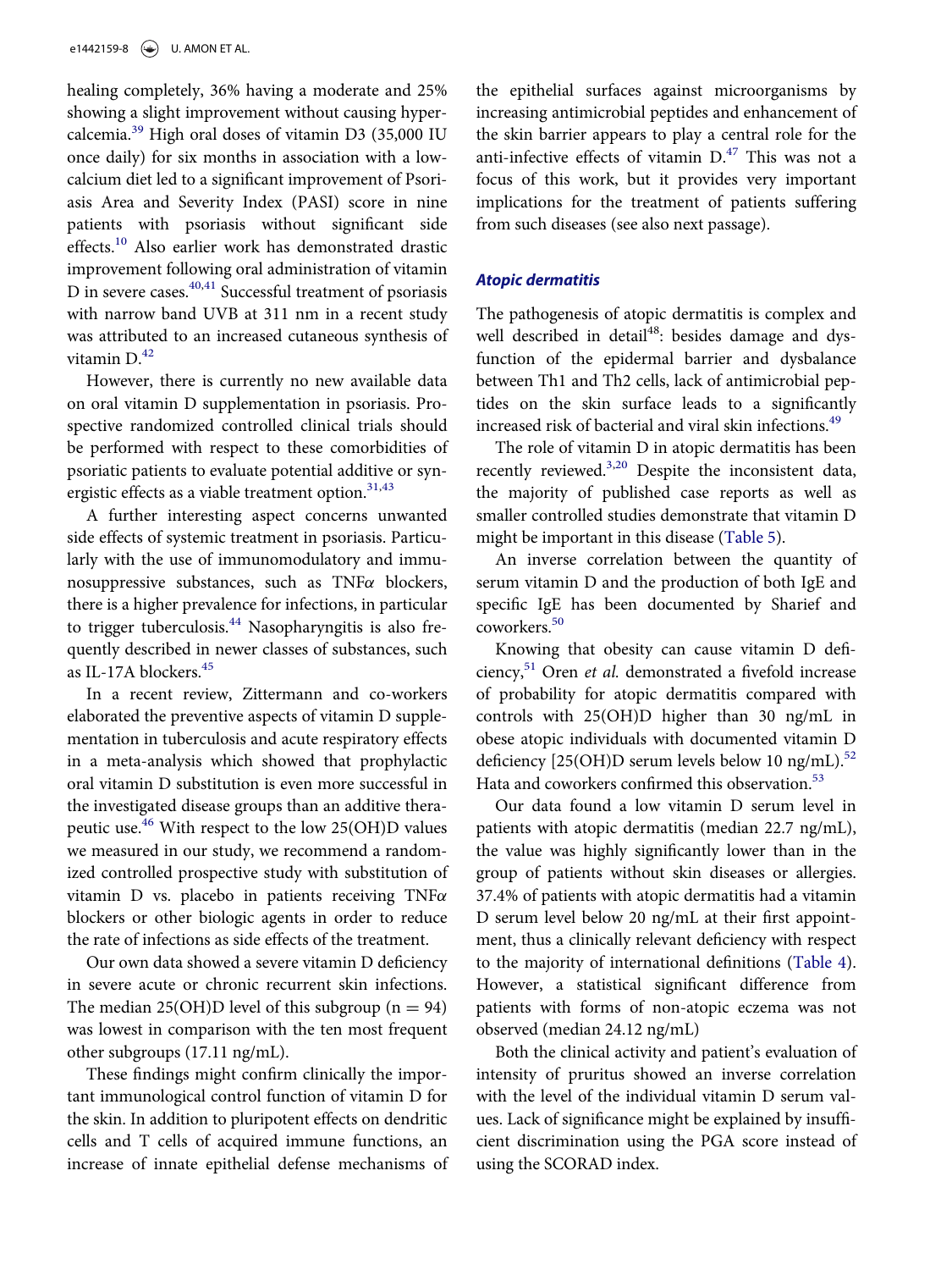A differentiated inverse correlation between 25 (OH)D serum levels and the severity of atopic dermatitis have meanwhile been found in various international studies [\(Table 5](#page-9-0)). However, as in psoriasis and other systemic inflammatory diseases clear proof of a cause-effect relationship is yet lacking.

<span id="page-9-7"></span>Several publications have found a correlation between the degree of skin infections in atopic dermatitis and a low vitamin D level,  $54-56$  which can be generally confirmed by our observation finding the lowest mean 25(OH)D serum level in patients with skin infections.

<span id="page-9-8"></span>Further studies have shown an increased risk of occurrence of food allergies at low vitamin D levels.<sup>57-59</sup> Patients in our investigation with "isolated" food allergy exhibited a very low median vitamin D serum level of 19.5 ng/mL. However, due to the small size of the subgroup  $(n = 19)$  no significant differences to the other subpopulations were found.

The fact that few studies with a positive or no significant association between the activity of atopic dermatitis and the corresponding 25(OH)D serum levels were published ([Table 5\)](#page-9-0), argues for the need to harmonize the methods of measurement and definitions of "deficiency" and "optimal range" for vitamin D internationally and to conduct prospective controlled studies. This also applies the complexity of vitamin D

<span id="page-9-0"></span>Table 5. Relationship between 25(OH)D serum levels or oral vitamin D supplementation and clinical activity of atopic dermatitis [changed and updated according to Quirk SK et  $al.^{20}$  $al.^{20}$  $al.^{20}$ ].

<span id="page-9-20"></span><span id="page-9-15"></span><span id="page-9-13"></span><span id="page-9-12"></span><span id="page-9-11"></span><span id="page-9-10"></span><span id="page-9-9"></span><span id="page-9-5"></span>

| Negative (inverse)<br>correlation                                                                                                                                                                                                                                                                                                                                                                                                                                     | Positive (direct)<br>correlation                                        | No significant<br>correlation                                                                                                                                                                                      |
|-----------------------------------------------------------------------------------------------------------------------------------------------------------------------------------------------------------------------------------------------------------------------------------------------------------------------------------------------------------------------------------------------------------------------------------------------------------------------|-------------------------------------------------------------------------|--------------------------------------------------------------------------------------------------------------------------------------------------------------------------------------------------------------------|
| Akan et al., 2013 <sup>71</sup><br>Amestejani et al., 2012 <sup>72</sup><br>Baek et al., 2014 <sup>57</sup><br>Baiz et al., 2013 <sup>73</sup><br>Camargo et al., 2014 <sup>74</sup><br>Cheng et al., 2014 <sup>75</sup>                                                                                                                                                                                                                                              | Heimbeck et al., 2013 <sup>82</sup><br>Wawro et al., 2014 <sup>83</sup> | Berents et al., 2016 <sup>84</sup><br>Chawes et al., 2014 <sup>85</sup><br>Chiu et al., 201386<br>Hata et al., 2014 <sup>53</sup><br>Robl et al., 2016 <sup>87</sup><br>Samochocki et al.,<br>2013 <sup>54</sup> a |
| Gilaberte et al., 2015 <sup>76</sup><br>Grant et al., 2016 <sup>//</sup><br>Han et al., 2015 <sup>78</sup><br>Javanbakht et al., 2011 <sup>79</sup><br>Lee et al., 2013 <sup>76</sup><br>Oren et al., 2008 <sup>52</sup><br>Osborne et al., 2012 <sup>59</sup><br>Peroni et al., 2011 <sup>55</sup><br>Samochocki et al., 2013 <sup>54 a</sup><br>Sidbury et al., 2008 <sup>80</sup><br>Udompataikul et al.,<br>2015 <sup>56</sup><br>Wang et al., 2014 <sup>81</sup> |                                                                         | Thuesen et al., 2015 <sup>88</sup>                                                                                                                                                                                 |

<span id="page-9-19"></span><span id="page-9-18"></span><span id="page-9-17"></span><span id="page-9-16"></span><span id="page-9-14"></span><span id="page-9-6"></span><span id="page-9-4"></span><span id="page-9-3"></span><span id="page-9-2"></span><span id="page-9-1"></span><sup>a</sup>Authors could not find a significant difference between serum vitamin D levels of 95 AD patients and 58 healthy controls. Vitamin D supplementation, however, improved clinical scores of patients.

supplementation in intervention studies in terms of the amount, loading dose at low baseline 25(OH)D level, duration, dose interval, instructions for intake with lipids, resorption, interaction with drugs, adjustment for body weight/BMI, VDR polymorphisms, sun exposure, pigmentation status, nutritional habits, etc.<sup>[60](#page-13-6)</sup> Due to the heterogeneity of the case series, case reports and the variety of different designs of published studies, no concrete recommendation can be made at the present.

Even assuming an "optimal" range for 25(OH)D in the serum is defined between 40–60 ng/mL, it is also not clear yet whether a long-term (!) level of 40 ng/mL or 60 ng/mL physiologically or pathophysiologically or supraphysiological/"pharmacological" levels > 60 ng/m $L^{61}$  $L^{61}$  $L^{61}$  make a difference for the patient with inflammatory skin diseases.

According to our extensive experience with this disease and in the absence of approved systemic therapeutics without severe unwanted long term effects, a daily oral substitution with vitamin D supplements (always in combination with vitamin K2 to prevent hypercalcemia) is reasonable to yield steroid-sparing effect at an "optimal range" for 25(OH)D at least 40 ng/mL. We have observed much higher clinical efficacy when serum levels range between 50–60 ng/ mL permanently (unpublished results).

Summarizing on one hand the known effects of vitamin D on protective immune functions of the skin, production of antimicrobial peptides, positive influence on stratum corneum barrier function and the known high incidence of viral and bacterial skin infections, the reduced concentrations of cathelicidin as well as the diminished barrier functions in atopic dermatitis on the other hand, our results could implicate that it appears to be logical to work out a strategy using vitamin D at least as part of a therapeutic concept.

In addition, our results from patients with allergic rhinitis and allergic asthma should be also mentioned, since both diseases are often associated with atopic dermatitis. The median 25(OH)D serum levels for patients who came to us for seasonal or perennial rhinitis (n = 69) or isolated allergic asthma (n = 6) was 25.1 ng/mL and 16.33 ng/mL respectively. The small number of asthmatic patients did not allow statistical calculations. In rhinitis, the value was significantly lower than in healthy checkup patients ( $p < 0.0001$ ), but did not significantly differ from atopic dermatitis.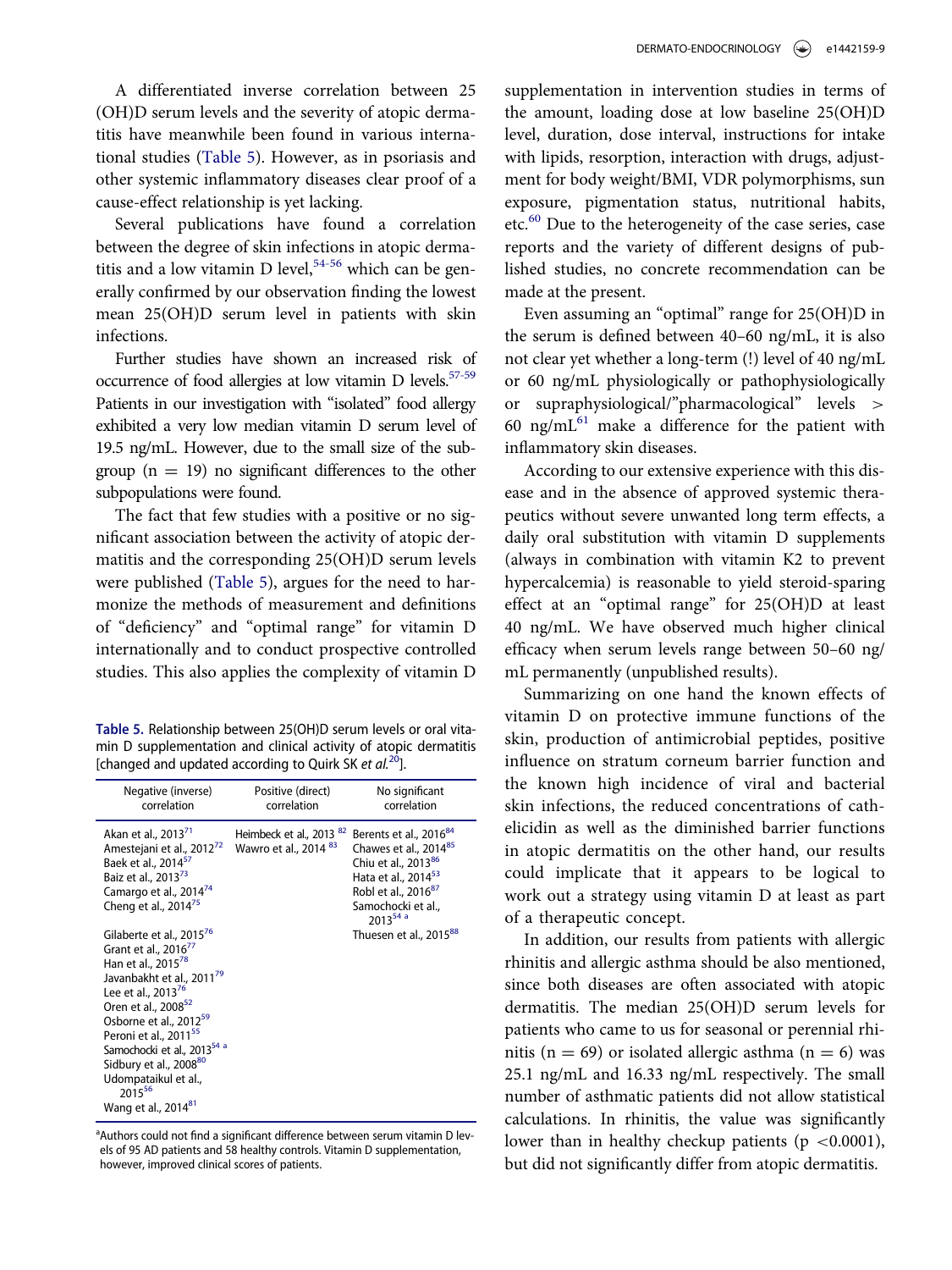<span id="page-10-7"></span>Yang and coworkers have recently demonstrated a high prevalence between a vitamin D deficiency and symptoms of allergic rhinitis in a large group of 3,720 primary school children in Korea.<sup>[62](#page-13-15)</sup> A recent metaanalysis in this context revealed a large heterogeneity of the available studies and concluded that an inverse correlation between vitamin D in the serum and the activity of the rhinitis was only clearly detectable in children, but not in adults.<sup>[63](#page-13-16)</sup> For prevention of allergic rhinitis by administering vitamin D supplements in pregnancy or early childhood evidence is currently still lacking.<sup>[63](#page-13-16)</sup>

<span id="page-10-9"></span><span id="page-10-8"></span>A Cochrane meta-analysis in asthma from 2016 has shown a probable benefit of the use of vitamin D for both the reduction of asthma attacks and the use of medical interventions.[64](#page-13-17) To date, the published studies have not shown clearly whether the positive effects are only restricted to patients with a low initial serum level of vitamin D. Especially children and patients with severe asthma attacks are underrepresented in the studies to date. Additional clinical trials are required. However, the pathogenetic role of vitamin D for airway remodeling in chronic asthma is already well documented.<sup>[65](#page-13-18)</sup>

<span id="page-10-10"></span><span id="page-10-0"></span>Despite increasing and convincing evidence for a significant role of vitamin D for central regulation of metabolism and the immune system, the preventive or therapeutic approach of vitamin D supplementation should always have a holistic view. Against this background fascinating new findings from gut microbiome research demonstrated variation in vitamin D receptor influencing also the large functional network of gut microbiota.<sup>[66](#page-13-19)</sup>

<span id="page-10-11"></span><span id="page-10-6"></span><span id="page-10-5"></span><span id="page-10-4"></span><span id="page-10-3"></span><span id="page-10-2"></span><span id="page-10-1"></span>In summary, to our knowledge our work provides the first comparison of serum levels of 25(OH)D in a broad spectrum of different skin diseases and allergic conditions that's used the same methodology to measure serum 25(OH)D levels. We found significantly reduced 25(OH)D serum levels in most of the investigated inflammatory skin diseases in comparison to healthy persons. Although clear definitions of vitamin D insufficiency and deficiency are still lacking, according to the present study we see the highest need to consider vitamin D supplementation for primary or secondary prevention for infectious skin diseases and psoriasis. In inflammatory skin diseases 25(OH)D serum level might correlate more with the type of disease and the degree of inflammation than with clinical activity of the skin disease or allergic reaction itself.

We suggest to further define endotypes of atopic dermatitis and psoriasis with distinct subtypes of inflammatory comorbidities (such as allergic asthma, allergic rhinitis, food allergies with allergic reactions on the gastrointestinal tract and arthritis, cardiovascular diseases, depression, IBD, respectively). These subtypes might benefit differentially from vitamin D supplementation. Further studies are necessary to elucidate these questions.

### Supporting information

This work was funded by a grant from Novartis, Germany, Grant #MAIN457\_FVJE003.

#### Disclosure of potential conflicts of interest

No potential conflicts of interest were disclosed.

#### Funding

This work was supported by the Novartis, Germany, MAIN457\_FVJE003

#### **ORCID**

Ulrich Amon **b** <http://orcid.org/0000-0001-5230-7563> Michael F. Holick **<http://orcid.org/0000-0001-6023-9062>** 

#### References

- 1. Wacker M, Holick MF. Vitamin D effects on skeletal and extraskeletal health and the need for supplementation. Nutrients. [2013;](#page-1-2)5:111–48. doi[:10.3390/nu5010111.](https://doi.org/10.3390/nu5010111) [PMID:23306192.](https://doi.org/23306192)
- 2. Hewison M. Vitamin D and the immune system: new perspectives on an old theme. Rheum Dis Clin North Am. [2012](#page-1-3);38:125–39. doi[:10.1016/j.rdc.2012.03.012.](https://doi.org/10.1016/j.rdc.2012.03.012) [PMID:22525848.](https://doi.org/22525848)
- 3. Wadhwa B, Relhan V, Goel K, Kochhar AM, Garg VK. Vitamin D and skin diseases: A review. Indian J Dermatol Venereol Leprol. [2015](#page-1-4);81:344–55. doi[:10.4103/0378-](https://doi.org/10.4103/0378-6323.159928) [6323.159928. PMID:26144849.](https://doi.org/26144849)
- 4. Holick MF. Sunlight, ultraviolet radiation, vitamin D and skin cancer: how much sunlight do we need? Adv Exp Med Biol. [2014;](#page-1-5)810:1–16. PMID[:25207357.](https://doi.org/25207357)
- 5. Jarrett P, Scragg R. A short history of phototherapy, vitamin D and skin disease. Photochem Photobiol Sci. [2017](#page-2-0);16:283–90. doi[:10.1039/C6PP00406G. PMID:](https://doi.org/10.1039/C6PP00406G) [27892584.](https://doi.org/27892584)
- 6. Autier P, Gandini S. Vitamin D supplementation and total mortality: a meta-analysis of randomized controlled trials. Arch Intern Med. [2007;](#page-2-1)167:1730–7. doi:[10.1001/](https://doi.org/10.1001/archinte.167.16.1730) [archinte.167.16.1730. PMID:17846391.](https://doi.org/17846391)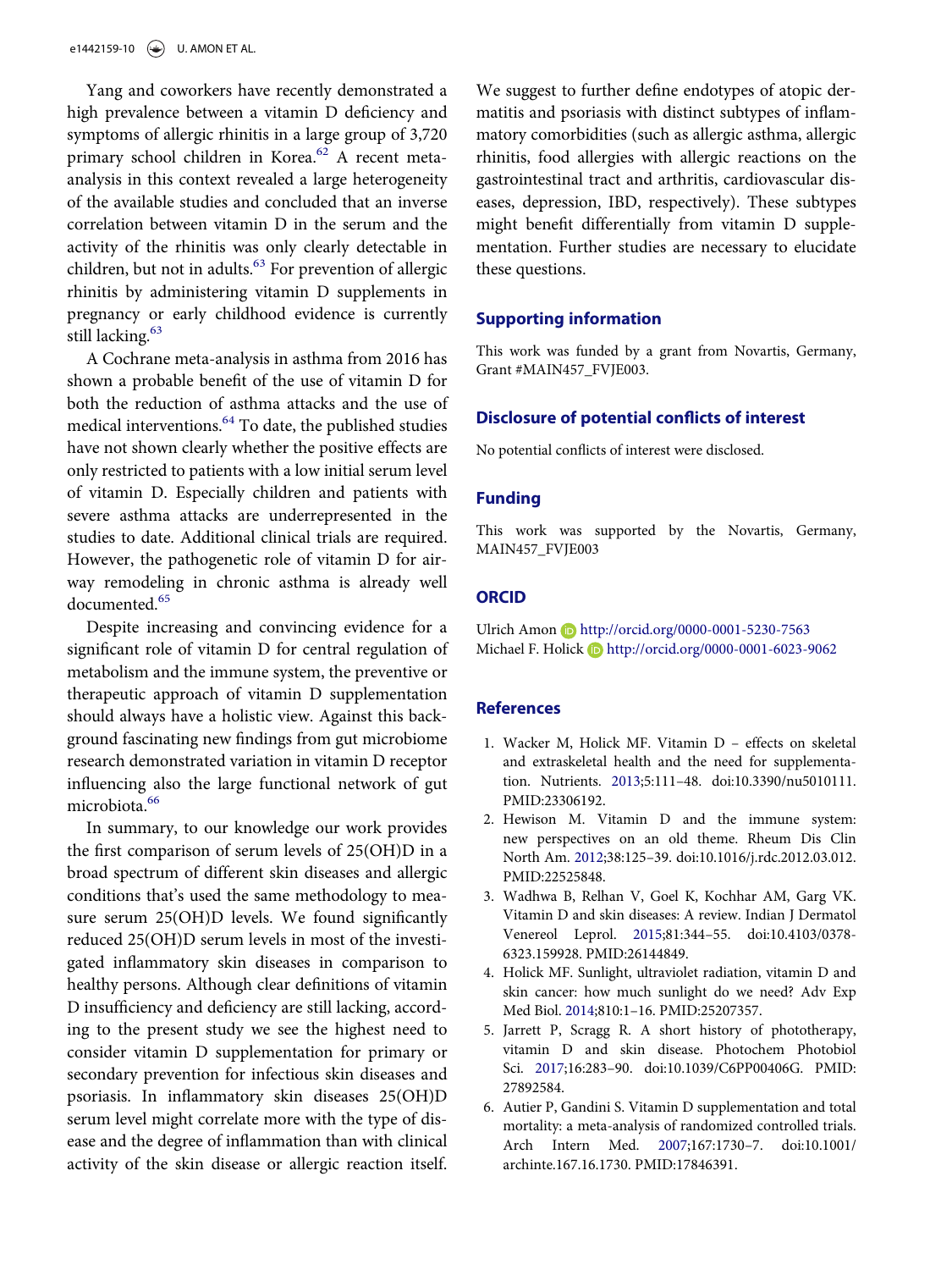- <span id="page-11-10"></span><span id="page-11-0"></span>7. Durazo-Arvizu RA, Dawson-Hughes B, Kramer H, Cao G, Merkel J, Coates PM, Sempos CT. The Reverse J-Shaped Association Between Serum Total 25-Hydroxyvitamin D Concentration and All-Cause Mortality: The Impact of Assay Standardization. Am J Epidemiol. [2017;](#page-2-1)15:1–7.
- <span id="page-11-11"></span><span id="page-11-1"></span>8. Gelfand JM, Neimann AL, Shin DB, Wang X, Margolis DJ, Troxel AB. Risk of myocardial infarction in patients with psoriasis. JAMA. [2006](#page-2-2);296:1735–41. doi:[10.1001/](https://doi.org/10.1001/jama.296.14.1735) [jama.296.14.1735. PMID:17032986.](https://doi.org/17032986)
- <span id="page-11-12"></span><span id="page-11-2"></span>9. Springate DA, Parisi R, Kontopantelis E, Reeves D, Griffiths CE, Ashcroft DM. Incidence, prevalence and mortality of patients with psoriasis: a U.K. populationbased cohort study. Br J Dermatol. [2017](#page-2-2);176:650–8. doi:[10.1111/bjd.15021. PMID:27579733.](https://doi.org/27579733)
- <span id="page-11-13"></span><span id="page-11-3"></span>10. Finamor DC, Sinigaglia-Coimbra R, Neves LC, Gutierrez M, Silva JJ, Torres LD, Surano F, Neto DJ, Novo NF, Juliano Y, Lopes AC, Coimbra CG. A pilot study assessing the effect of prolonged administration of high daily doses of vitamin D on the clinical course of vitiligo and psoriasis. Dermatoendocrinol. [2013;](#page-2-3)5:222–34. doi:[10.4161/derm.24808. PMID:24494059.](https://doi.org/24494059)
- <span id="page-11-16"></span><span id="page-11-15"></span><span id="page-11-4"></span>11. Futamura M, Leshem YA, Thomas KS, Nankervis H, Williams HC, Simpson EL. A systematic review of Investigator Global Assessment (IGA) in atopic dermatitis (AD) trials: Many options, no standards. J Am Acad Dermatol. [2016;](#page-2-4)74:288–94. doi:[10.1016/j.jaad.2015.09.062.](https://doi.org/10.1016/j.jaad.2015.09.062) [PMID:26685719.](https://doi.org/26685719)
- <span id="page-11-5"></span>12. Robinson A, Kardos M, Kimball AB. Physician Global Assessment (PGA) and Psoriasis Area and Severity Index (PASI): why do both? A systematic analysis of randomized controlled trials of biologic agents for moderate to severe plaque psoriasis. J Am Acad Dermatol. [2012](#page-2-5);66:369–75. doi:[10.1016/j.jaad.2011.01.022. PMID:22041254.](https://doi.org/22041254)
- <span id="page-11-14"></span><span id="page-11-6"></span>13. Finlay AY, Coles EC. The effect of severe psoriasis on the quality of life of 369 patients. Br J Dermatol. [1995;](#page-2-6)132:236–44. doi:[10.1111/j.1365-2133.1995.tb05019.x.](https://doi.org/10.1111/j.1365-2133.1995.tb05019.x) [PMID:7888360.](https://doi.org/7888360)
- <span id="page-11-7"></span>14. Aleksandra Tokarz, Beata Kuśnierz-Cabała, Marek Kuźniewski, Jacek Gacoń, Małgorzata Mazur-Laskowska, Ewa ŁStępień. Seasonal effect of vitamin D deficiency in patients with acute myocardial infarction Kardiologia Polska. [2016](#page-2-7);8:786–92.
- <span id="page-11-17"></span><span id="page-11-8"></span>15. Holick MF. Vitamin D deficiency. N Engl J Med. [2007;](#page-6-1)357:266–81. doi[:10.1056/NEJMra070553.](https://doi.org/10.1056/NEJMra070553) [PMID:17634462.](https://doi.org/17634462)
- <span id="page-11-20"></span><span id="page-11-18"></span>16. Gröber U, Spitz J, Reichrath J, Kisters K, Holick MF. Vitamin D: Update. [201](#page-7-0)3: From rickets prophylaxis to general preventive healthcare. Dermatoendocrinol. [2013;](#page-7-0)5:331–47. doi[:10.4161/derm.26738. PMID:24516687.](https://doi.org/24516687)
- <span id="page-11-19"></span>17. Autier P, Boniol M, Pizot C, Mullie P. Vitamin D status and ill health: a systematic review. Lancet Diabetes Endocrinol. 2014;2:76–89. doi[:10.1016/S2213-8587\(13\)70165-7.](https://doi.org/10.1016/S2213-8587(13)70165-7) [PMID:24622671.](https://doi.org/24622671)
- <span id="page-11-9"></span>18. Mokry LE, Ross S, Ahmad OS, Forgetta V, Smith GD, Goltzman D, Leong A, Greenwood CM, Thanassoulis G, Richards JB. Vitamin D and Risk of Multiple Sclerosis: A Mendelian Randomization Study. PLoS Med. [2015;](#page-6-2)12:

e1001866. doi: Erratum in: PLoS Med. 2016;13:e1001981. doi:[10.1371/journal.pmed.1001866. PMID:26305103.](https://doi.org/26305103)

- 19. Baeke F, Takiishi T, Korf H, Gysemans C, Mathieu C. Vitamin D: modulator of the immune system. Curr Opin Pharmacol. [2010](#page-6-3);10:482–96. doi:[10.1016/j.coph.2010.](https://doi.org/10.1016/j.coph.2010.04.001) [04.001. PMID:20427238.](https://doi.org/20427238)
- 20. Quirk SK, Rainwater E, Shure AK, Agrawal DK. Vitamin D in atopic dermatitis, chronic urticaria and allergic contact dermatitis. Expert Rev Clin Immunol. [2016](#page-6-4);12:839–47. doi:[10.1586/1744666X.2016.1171143. PMID:27014952.](https://doi.org/27014952)
- 21. Liu PT, Stenger S, Li H, Wenzel L, Tan BH, Krutzik SR, Ochoa MT, Schauber J, Wu K, Meinken C, et al. Toll-like receptor triggering of a vitamin D-mediated human antimicrobial response. Science. [2006;](#page-6-5)311:1770–3. doi:[10.1126/science.1123933. PMID:16497887.](https://doi.org/16497887)
- 22. Muehleisen B, Gallo RL. Vitamin D in allergic disease: shedding light on a complex problem. J Allergy Clin Immunol. [2013](#page-6-4);131:324–9. doi[:10.1016/j.jaci.2012.](https://doi.org/10.1016/j.jaci.2012.12.1562) [12.1562. PMID:23374263.](https://doi.org/23374263)
- 23. Slominski AT, Li W, Kim TK, Semak I, Wang J, Zjawiony JK, Tuckey RC. Novel activities of CYP11A1 and their potential physiological significance. J Steroid Biochem Mol Biol. [2015;](#page-7-1)151:25–37. doi[:10.1016/j.jsbmb.2014.](https://doi.org/10.1016/j.jsbmb.2014.11.010) [11.010. PMID:25448732.](https://doi.org/25448732)
- 24. Veugelers PJ, Pham TM, Ekwaru JP. Optimal Vitamin D Supplementation Doses that Minimize the Risk for Both Low and High Serum 25-Hydroxyvitamin D Concentrations in the General Population. Nutrients. [2015](#page-7-2);7:189– 208. doi:[10.3390/nu7125527.](https://doi.org/10.3390/nu7125527)
- 25. Lugg ST, Howells PA, Thickett DR. Optimal Vitamin Supplementation Levels for Cardiovascular Disease Protection. Dis Markers. 2015;2015:864370. doi[:10.1155/2015/864370. doi:10.1155/2015/864370.](https://doi.org/10.1155/2015/864370) [PMID:26435569.](https://doi.org/26435569)
- 26. Holick MF, Binkley NC, Bischoff-Ferrari HA, Gordon CM, Hanley DA, Heaney RP, Murad MH, Weaver CM, Endocrine Society. Evaluation, treatment, and prevention of vitamin D deficiency: an Endocrine Society clinical practice guideline. J Clin Endocrinol Metab. [2011;](#page-6-6)96:1911–30. doi[:10.1210/jc.2011-0385. PMID:21646368.](https://doi.org/21646368)
- 27. Wang TJ, Zhang F, Richards JB, Kestenbaum B, van Meurs JB, Berry D, Kiel DP, Streeten EA, Ohlsson C, Koller DL, et al. Common genetic determinants of vitamin D insufficiency: a genome-wide association study. Lancet. [2010](#page-7-3);376:180–8. doi[:10.1016/S0140-6736](https://doi.org/10.1016/S0140-6736(10)60588-0) [\(10\)60588-0. PMID:20541252.](https://doi.org/20541252)
- 28. Holick MF, Reichrath J. Clinical utility of 1, 25-dihydroxy vitamin D3 and its analogs for the treatment of psoriasis. In: Holick MF, editor. Vitamin D. Physiology, Molecular Biologic and Clinical Aspects. Totowa, New York: The Humana Press Inc; [1999.](#page-7-4) p. 357–73.
- 29. MacLaughlin JA, Gange W, Taylor D, Smith E, Holick MF. Cultured psoriatic fibroblasts from involved and uninvolved sites have a partial but not absolute resistance to the proliferation-inhibition activity of 1,25-dihydroxyvitamin D3. Proc Natl Acad Sci U S A. [1985](#page-7-5);82:5409–12. doi[:10.1073/](https://doi.org/10.1073/pnas.82.16.5409) [pnas.82.16.5409. PMID:2991921.](https://doi.org/2991921)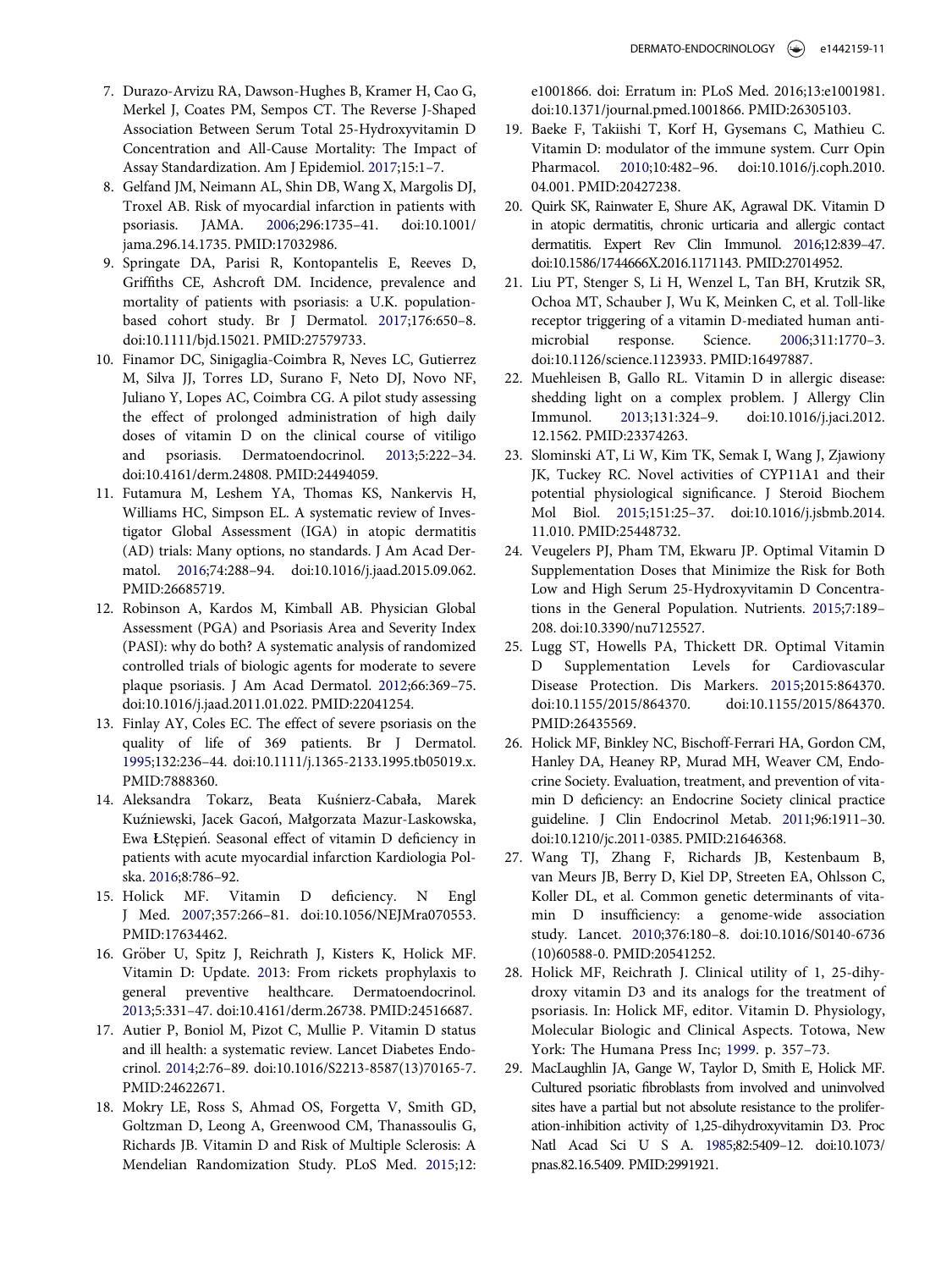- <span id="page-12-0"></span>30. Gisondi P, Rossini M, Di Cesare A, Idolazzi L, Farina S, Beltrami G, Peris K, Girolomoni G. Vitamin D status in patients with chronic plaque psoriasis. Br J Dermatol. [2012;](#page-7-6)166:505–10. doi[:10.1111/j.1365-2133.2011.10699.x.](https://doi.org/10.1111/j.1365-2133.2011.10699.x) [PMID:22013980.](https://doi.org/22013980)
- <span id="page-12-12"></span><span id="page-12-1"></span>31. Kamangar F, Koo J, Heller M, Lee E, Bhutani T. Oral vitamin D, still a viable treatment option for psoriasis. J Dermatolog Treat. [2013;](#page-7-7)24:261–7. doi:[10.3109/](https://doi.org/10.3109/09546634.2011.643219) [09546634.2011.643219. PMID:22103655.](https://doi.org/22103655)
- <span id="page-12-13"></span><span id="page-12-2"></span>32. Takeshita J, Grewal S, Langan SM, Mehta NN, Ogdie A, Van Voorhees AS, Gelfand JM. Psoriasis and comorbid diseases: Epidemiology. J Am Acad Dermatol. [2017](#page-7-8);76:377–90. doi[:10.1016/j.jaad.2016.07.064. PMID:28212759.](https://doi.org/28212759)
- <span id="page-12-15"></span><span id="page-12-14"></span><span id="page-12-3"></span>33. Orgaz-Molina J, Buendıa-Eisman A, Arrabal-Polo MA, Ruiz JC, Arias-Santiago S. Deficiency of serum concentration of 25-hydroxyvitamin D in psoriatic patients: a casecontrol study. J Am Acad Dermatol. [2012;](#page-7-9)67:931–8. doi:[10.1016/j.jaad.2012.01.040. PMID:22387034.](https://doi.org/22387034)
- <span id="page-12-16"></span><span id="page-12-4"></span>34. Ogdie A, Harter L, Shin D, Baker J, Takeshita J, Choi HK, Love TJ, Gelfand JM. The risk of fracture among patients with psoriatic arthritis and psoriasis: a population-based study. Ann Rheum Dis. [2017](#page-7-10);76:882–5. doi:[10.1136/](https://doi.org/10.1136/annrheumdis-2016-210441) [annrheumdis-2016-210441. PMID:28093419.](https://doi.org/28093419)
- <span id="page-12-17"></span><span id="page-12-5"></span>35. Springate DA, Parisi R, Kontopantelis E, Reeves D, Griffiths CE, Ashcroft DM. Incidence, prevalence and mortality of patients with psoriasis: a U.K. populationbased cohort study. Br J Dermatol. [2017](#page-7-11);176:650–8. doi:[10.1111/bjd.15021. PMID:27579733.](https://doi.org/27579733)
- <span id="page-12-18"></span><span id="page-12-6"></span>36. Arakawa A, Siewert K, Stöhr J, Besgen P, Kim SM, Rühl G, Nickel J, Vollmer S, Thomas P, Krebs S, et al. Melanocyte antigen triggers autoimmunity in human psoriasis. J Exp Med. [2015](#page-7-12);212:2203–12. doi[:10.1084/jem.20151093.](https://doi.org/10.1084/jem.20151093) [PMID:26621454.](https://doi.org/26621454)
- <span id="page-12-19"></span><span id="page-12-7"></span>37. Yang CY, Leung PS, Adamopoulos IE, Gershwin ME. The implication of vitamin D and autoimmunity: a comprehensive review. Clin Rev Allergy Immunol. [2013](#page-7-13);45:217– 26. doi[:10.1007/s12016-013-8361-3. PMID:23359064.](https://doi.org/23359064)
- <span id="page-12-20"></span><span id="page-12-8"></span>38. Tiosano D, Hadad S, Chen Z, Nemirovsky A, Gepstein V, Militianu D, Weisman Y, Abrams SA. Calcium absorption, kinetics, bone density, and bone structure in patients with hereditary vitamin D-resistant rickets. J Clin Endocrinol Metab. [2011](#page-7-14);96:3701–9. doi:[10.1210/jc.2011-1432.](https://doi.org/10.1210/jc.2011-1432) [PMID:21917877.](https://doi.org/21917877)
- <span id="page-12-9"></span>39. Perez A, Raab R, Chen TC, Turner A, Holick MF. Safety and efficacy of oral calcitriol (1,25-dihydroxyvitamin D3) for the treatment of psoriasis. Br J Dermatol. [1996;](#page-8-0)134:1070–8. doi:[10.1111/j.1365-2133.1996.tb07945.x.](https://doi.org/10.1111/j.1365-2133.1996.tb07945.x) [PMID:8763427.](https://doi.org/8763427)
- <span id="page-12-22"></span><span id="page-12-21"></span><span id="page-12-10"></span>40. Morimoto S, Yoshikawa K, Kozuka T, Kitano Y, Imanaka S, Fukuo K, Koh E, Kumahara Y. An open study of vitamin D3 treatment in psoriasis vulgaris. Br J Dermatol. [1986;](#page-8-1)115:421–9. doi:[10.1111/j.1365-2133.1986.tb06236.x.](https://doi.org/10.1111/j.1365-2133.1986.tb06236.x) [PMID:3022784.](https://doi.org/3022784)
- <span id="page-12-11"></span>41. Smith EL, Pincus SH, Donovan L, Holick MF. A novel approach for the evaluation and treatment of psoriasis.

Oral or topical use of 1,25-dihydroxyvitamin D3 can be a safe and effective therapy for psoriasis. J Am Acad Dermatol. [1988](#page-8-1);19:516–28. doi:[10.1016/S0190-9622\(88\)70207-8.](https://doi.org/10.1016/S0190-9622(88)70207-8) [PMID:2459166.](https://doi.org/2459166)

- 42. Weinhold A, Obeid R, Vogt T, Reichrath J. Prospective Investigation of 25(OH)D3 Serum Concentration Following UVB Narrow Band Phototherapy in Patients with Psoriasis and Atopic Dermatitis. Anticancer Res. [2016;](#page-8-2)36:1439–44. PMID[:26977048.](https://doi.org/26977048)
- 43. McCullough PJ, Lehrer D. Vitamin D: Forgotten but very safe and effective treatment for psoriasis. Orlando, FL: Poster. 20<sup>th</sup> Workshop on Vitamin D; March 28-31, [2017.](#page-8-3)
- 44. Wallis RS. Infectious complications of tumor necrosis factor blockade. Curr Opin Infect Dis. [2009](#page-8-4);22:403–9. doi:[10.1097/QCO.0b013e32832dda55. PMID:19491672.](https://doi.org/19491672)
- 45. López-Ferrer A, Vilarrasa E, Puig L. Secukinumab (AIN457) for the treatment of psoriasis. Expert Rev Clin Immunol. [2015](#page-8-5);11:1177–88. doi:[10.1586/1744666X.](https://doi.org/10.1586/1744666X.2015.1095092) [2015.1095092. PMID:26428036.](https://doi.org/26428036)
- 46. Zittermann A, Pilz S, Hoffmann H, März W. Vitamin D and airway infections: a European perspective. Eur J Med Res. [2016](#page-8-6);21:14. doi[:10.1186/s40001-016-0208-y. PMID:](https://doi.org/10.1186/s40001-016-0208-y) [27009076.](https://doi.org/27009076)
- 47. Schauber J, Gallo RL. The vitamin D pathway: a new target for control of the skin's immune response? Exp Dermatol. [2008;](#page-8-7)17:633–9. doi[:10.1111/j.1600-](https://doi.org/10.1111/j.1600-0625.2008.00768.x) [0625.2008.00768.x. PMID:18573153.](https://doi.org/18573153)
- 48. Harris VR, Cooper AJ. Atopic dermatitis: the new frontier. Med J Aust. 2017;207:351–6. doi:[10.5694/mja17.00463.](https://doi.org/10.5694/mja17.00463) [PMID:29020907.](https://doi.org/29020907)
- 49. Ong PY, Leung DY. Bacterial and Viral Infections in Atopic Dermatitis: a comprehensive review. Clin Rev Allergy Immunol. [2016](#page-8-8);51:329–37. doi[:10.1007/s12016-](https://doi.org/10.1007/s12016-016-8548-5) [016-8548-5. PMID:27377298.](https://doi.org/27377298)
- 50. Sharief S, Jariwala S, Kumar J, Muntner P, Melamed ML. Vitamin D levels and food and environmental allergies in the United States: results from the National Health and Nutrition Examination Survey. 2005–2006. J Allergy Clin Immunol. [2011;](#page-8-9)127:1195–202. doi[:10.1016/j.jaci.2011.](https://doi.org/10.1016/j.jaci.2011.01.017) [01.017. PMID:21329969.](https://doi.org/21329969)
- 51. Vimaleswaran KS, Berry DJ, Lu C, Tikkanen E, Pilz S, Hiraki LT, Cooper JD, Dastani Z, Li R, Houston DK, et al. Causal relationship between obesity and vitamin D status: bi-directional Mendelian randomization analysis of multiple cohorts. PLoS Med. [2013;](#page-8-10)10:e1001383. doi:[10.1371/](https://doi.org/10.1371/journal.pmed.1001383) [journal.pmed.1001383. PMID:23393431.](https://doi.org/23393431)
- 52. Oren E, Bamerji A, Camargo CA. Vitamin D and atopic disorders in an obese population screened for vitamin D deficiency. J Allergy Clin Immunol. [2008](#page-8-11);121:533–4. doi:[10.1016/j.jaci.2007.11.005. PMID:18177693.](https://doi.org/18177693)
- 53. Hata TR, Audish D, Kotol P, Coda A, Kabigting F, Miller J, Alexandrescu D, Boguniewicz M, Taylor P, Aertker L, et al. A randomized controlled double-blind investigation of the effects of vitamin D dietary supplementation in subjects with atopic dermatitis. J Eur Acad Dermatol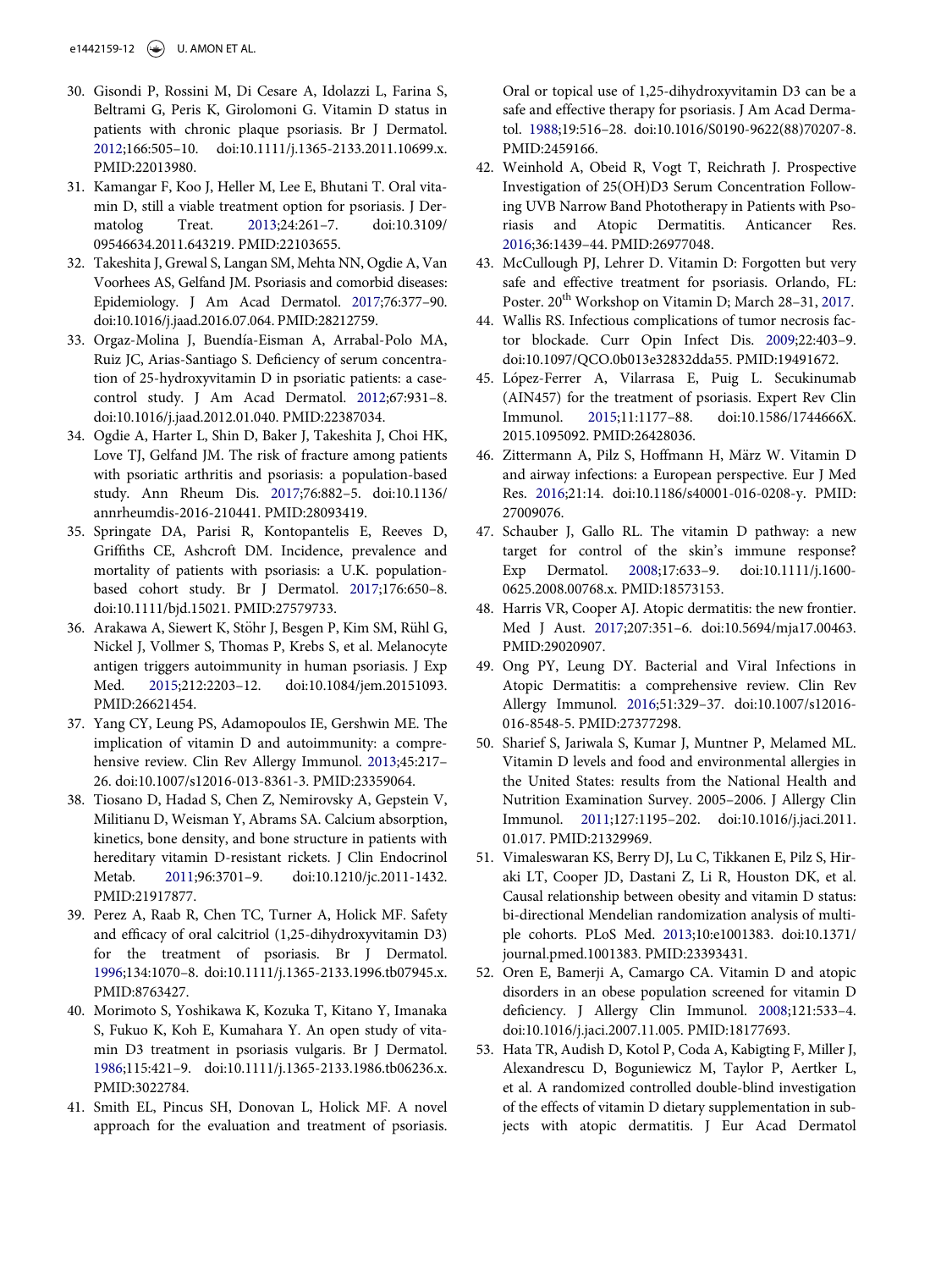Venereol. [2014](#page-8-12);28:781–9. doi:[10.1111/jdv.12176. PMID:](https://doi.org/10.1111/jdv.12176) [23638978.](https://doi.org/23638978)

- <span id="page-13-18"></span><span id="page-13-4"></span>54. Samochocki Z, Bogaczewicz J, Jeziorkowska R, Sysa-Jędrzejowska A, Glińska O, Karczmarewicz E, McCauliffe DP, Wozniacka A. Vitamin D effects in atopic dermatitis. J Am Acad Dermatol. [2013](#page-9-2);69:238–44. doi:[10.1016/j.jaad.2013.03.014. PMID:23643343.](https://doi.org/23643343)
- <span id="page-13-19"></span><span id="page-13-13"></span>55. Peroni DG, Piacentini GL, Cametti E, Chinellato I, Boner AL. Correlation between serum 25-hydroxyvitamin D levels and severity of atopic dermatitis in children. Br J Dermatol. [2011;](#page-9-3)164:1078–82. doi:[10.1111/j.1365-](https://doi.org/10.1111/j.1365-2133.2010.10147.x) [2133.2010.10147.x. PMID:21087229.](https://doi.org/21087229)
- <span id="page-13-14"></span><span id="page-13-0"></span>56. Udompataikul M, Huajai S, Chalermchai T, Taweechotipatr M, Kamanamool N. The Effects of Oral Vitamin D Supplement on Atopic Dermatitis: A Clinical Trial with Staphylococcus aureus Colonization Determination. J Med Assoc Thai. [2015](#page-9-4);98(Suppl 9):S23–30. PMID[:26817206.](https://doi.org/26817206)
- <span id="page-13-5"></span><span id="page-13-1"></span>57. Baek JH, Shin YH, Chung IH, Kim HJ, Yoo EG, Yoon JW, Jee HM, Chang YE, Han MY. The link between serum vitamin D level, sensitization to food allergens, and the severity of atopic dermatitis in infancy. J Pediatr. [2014;](#page-9-5)165:849–54. doi[:10.1016/j.](https://doi.org/10.1016/j.jpeds.2014.06.058) [jpeds.2014.06.058. PMID:25108543.](https://doi.org/25108543)
- <span id="page-13-2"></span>58. Lee SA, Hong S, Kim HJ, Lee SH, Yum HY. Correlation between serum vitamin D level and the severity of atopic dermatitis associated with food sensitization. Allergy Asthma Immunol Res. 2013;5:207–10. doi:[10.4168/](https://doi.org/10.4168/aair.2013.5.4.207) [aair.2013.5.4.207. PMID:23814673.](https://doi.org/23814673)
- <span id="page-13-12"></span><span id="page-13-3"></span>59. Osborne NJ, Ukoumunne OC, Wake M, Allen KJ. Prevalence of eczema and food allergy is associated with latitude in Australia. J Allergy Clin Immunol. [2012;](#page-9-6)129:865–7. doi[:10.1016/j.jaci.2012.01.037. PMID:](https://doi.org/10.1016/j.jaci.2012.01.037) [22305679.](https://doi.org/22305679)
- <span id="page-13-6"></span>60. Batcheller P. Systematic analysis: Why so few clinical trials using vitamin D3 as the intervention fail to conclude clinical outcomes favoring the benefits of vitamin D3 as nonskeletal DMT. Orlando, FL: Poster 20<sup>th</sup> Workshop on Vitamin D; March 28–31, [2017.](#page-9-7)
- <span id="page-13-8"></span><span id="page-13-7"></span>61. Souberbielle JC, Body JJ, Lappe JM, Plebani M, Shoenfeld Y, Wang TJ, Bischoff-Ferrari HA, Cavalier E, Ebeling PR, Fardellone P, et al. Vitamin D and musculoskeletal health, cardiovascular disease, autoimmunity and cancer: Recommendations for clinical practice. Autoimmun Rev. [2010;](#page-9-8)9:709–15. doi:[10.1016/j.autrev.](https://doi.org/10.1016/j.autrev.2010.06.009) [2010.06.009. PMID:20601202.](https://doi.org/20601202)
- <span id="page-13-15"></span><span id="page-13-10"></span><span id="page-13-9"></span>62. Yang HK, Choi J, Kim WK, Lee SY, Park YM, Han MY, Kim HY, Hahm MI, Chae Y, Lee KJ, et al. The association between hypovitaminosis D and pediatric allergic diseases: A Korean nationwide population-based study. Allergy Asthma Proc. [2016;](#page-10-7)37:64–69. doi:[10.2500/aap.2016.37.3957.](https://doi.org/10.2500/aap.2016.37.3957) [PMID:27401310.](https://doi.org/27401310)
- <span id="page-13-16"></span><span id="page-13-11"></span>63. Kim YH, Kim KW, Kim MJ, Sol IS, Yoon SH, Ahn HS, Kim HJ, Sohn MH, Kim KE. Vitamin D levels in allergic rhinitis: a systematic review and meta-analysis. Pediatr Allergy Immunol. [2016](#page-10-8);27:580–90. doi[:10.1111/pai.12599.](https://doi.org/10.1111/pai.12599) [PMID:27188226.](https://doi.org/27188226)
- <span id="page-13-17"></span>64. Martineau AR, Cates CJ, Urashima M, Jensen M, Griffiths AP, Nurmatov U, Sheikh A, Griffiths CJ. Vitamin D for

the management of asthma. Cochrane Database Syst Rev. [2016;](#page-10-9)9:CD011511. PMID:[27595415.](https://doi.org/27595415)

- 65. Berraies A, Hamzaoui K, Hamzaoui A. Link between vitamin D and airway remodeling. J Asthma Allergy. [2014;](#page-10-10)7:23–30. PMID[:24729717.](https://doi.org/24729717)
- 66. Wang J, Thingholm LB, Skiecevičienė J, Rausch P, Kummen M, Hov JR, Degenhardt F, Heinsen FA, Rühlemann MC, Szymczak S, et al. Genome-wide association analysis identifies variation in vitamin D receptor and other host factors influencing the gut microbiota. Nat Genet. [2016;](#page-10-11)48:1396–406. doi[:10.1038/ng.3695.](https://doi.org/10.1038/ng.3695) [PMID:27723756.](https://doi.org/27723756)
- 67. For health professionals: position statement on supplementation, blood levels and sun exposure Vitamin D Council. Vitamin D Council. Jan 12, [2010.](#page-6-6) Available at [http://www.vitamindcouncil.org/further-topics/for-health](http://www.vitamindcouncil.org/further-topics/for-health-professionals-position-statement-onsupplementation-blood-levels-and-sun-exposure/)[professionals-position-statement-onsupplementation](http://www.vitamindcouncil.org/further-topics/for-health-professionals-position-statement-onsupplementation-blood-levels-and-sun-exposure/)[blood-levels-and-sun-exposure/](http://www.vitamindcouncil.org/further-topics/for-health-professionals-position-statement-onsupplementation-blood-levels-and-sun-exposure/). Accessed 28 Apr [2013.](#page-6-6)
- 68. Holick MF, Binkley NC, Bischoff-Ferrari HA, Gordon CM, Hanley DA, Heaney RP, Murad MH, Weaver CM. Guidelines for preventing and treating vitamin D deficiency and insufficiency revisited. J Clin Endocrinol Metab. [2012;](#page-6-6)97:1153–8. doi[:10.1210/jc.2011-2601. PMID:](https://doi.org/10.1210/jc.2011-2601) [22442274.](https://doi.org/22442274)
- 69. Ross AC, Taylor CL, Yaktine AL, Del Valle HB. Dietary reference intakes for calcium and vitamin D. Washington: National Academy of Sciences; [2010.](#page-6-7) p. 0-309-16394-3.
- 70. Płudowski P, Karczmarewicz E, Bayer M, Carter G, Chlebna-Sokół D, Czech-Kowalska J, Dębski R, Decsi T, Dobrzańska A, Franek E, et al. Practical guidelines for the supplementation of vitamin D and the treatment of deficits in Central Europe – recommended vitamin D intakes in the general population and groups at risk of vitamin D deficiency. Endokrynol Pol. [2013](#page-6-8);64:319–27. doi:[10.5603/](https://doi.org/10.5603/EP.2013.0012) [EP.2013.0012. PMID:24002961.](https://doi.org/24002961)
- 71. Akan A, Azkur D, Ginis T, Toyran M, Kaya A, Vezir E, Ozcan C, Ginis Z, Kocabas CN. Vitamin D level in children is correlated with severity of atopic dermatitis but only in patients with allergic sensitizations. Pediatr Dermatol. [2013](#page-9-9);30:359–63. doi:[10.1111/pde.12058. PMID:](https://doi.org/10.1111/pde.12058) [23289912.](https://doi.org/23289912)
- 72. Amestejani M, Salehi BS, Vasigh M, Sobhkhiz A, Karami M, Alinia H, Kamrava SK, Shamspour N, Ghalehbaghi B, Behzadi AH. Vitamin D supplementation in the treatment of atopic dermatitis: a clinical trial study. J Drugs Dermatol. [2012;](#page-9-10)11:327–30. PMID:[22395583.](https://doi.org/22395583)
- 73. Baïz N, Dargent-Molina P, Wark JD, Souberbielle JC, Annesi-Maesano I, EDEN Mother-Child Cohort Study Group. Cord serum 25-hydroxyvitamin D and risk of early childhood transient wheezing and atopic dermatitis. J Allergy Clin Immunol. [2014](#page-9-11);133:147–53. doi[:10.1016/j.](https://doi.org/10.1016/j.jaci.2013.05.017) [jaci.2013.05.017. PMID:23810764.](https://doi.org/23810764)
- 74. Camargo CA Jr, Ganmaa D, Sidbury R, Erdenedelger Kh, Radnaakhand N, Khandsuren B. Randomized trial of vitamin D supplementation for winter-related atopic dermatitis in children. J Allergy Clin Immunol. [2014](#page-9-12);134:831–5. doi:[10.1016/j.jaci.2014.08.002. PMID:25282565.](https://doi.org/25282565)